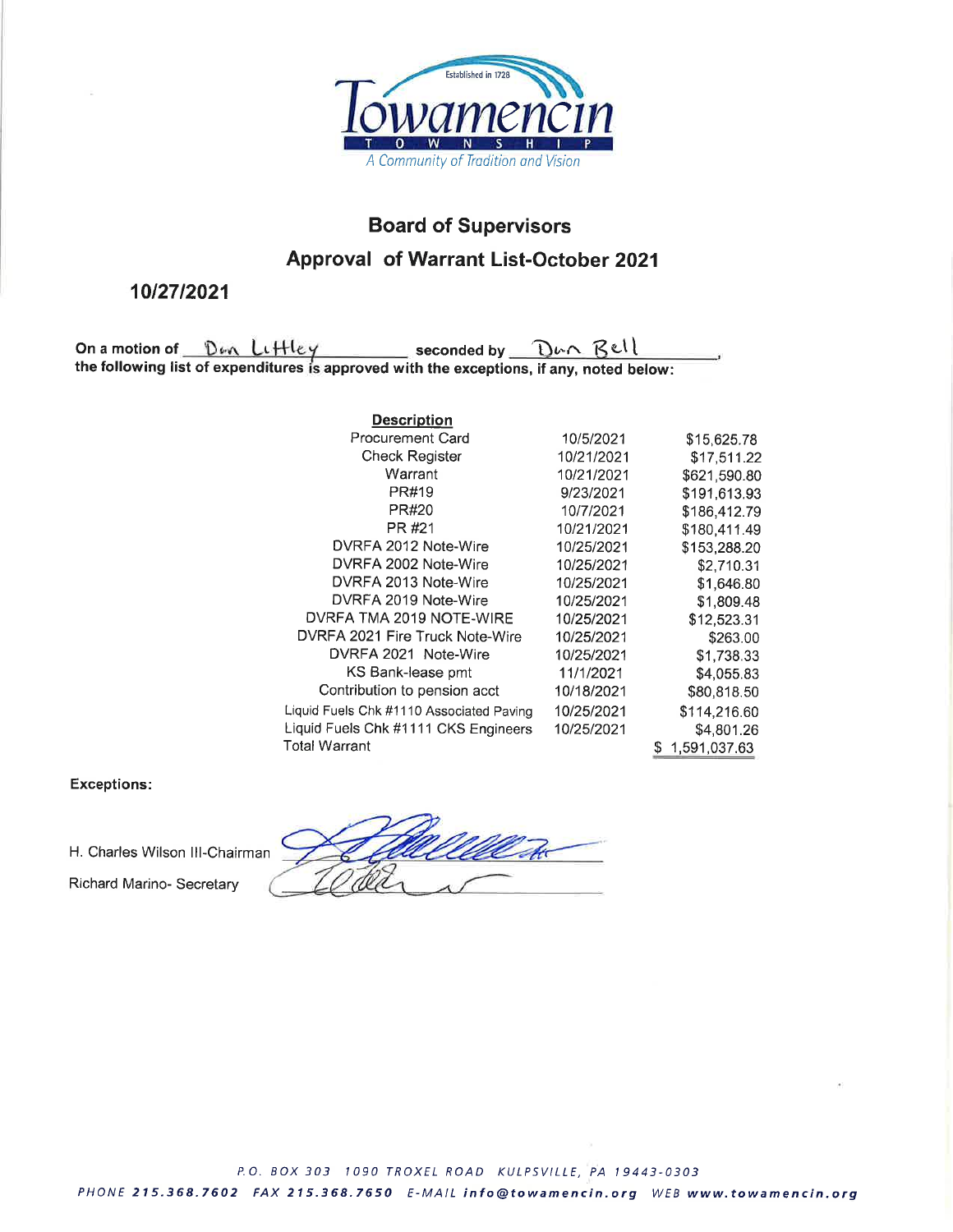

A Community of Tradition and Vision

TO: **Board of Supervisors** 

FROM: Brooke L. Neve, Assistant Township Manager/Finance Director

DATE: October 21, 2021

## **REF** Warrant List - October 27, 2021

Attached is the Warrant List for approval on October 27th. The expenses total \$1,591,037.63.

- The amount above includes \$18,051.51 for engineering & legal expenses paid with funds escrowed for various land developments or escrow closeouts.
- The monthly payment for the seven notes held by the Delaware Valley Regional Finance ۰ Authority will be paid on October 25<sup>th</sup>. The total payment included above is \$173,979.43. The October payment is comprised of interest totaling \$11,456.12 for the 2002, 2012, 2013, 2019. 2021 Fire Truck, and 2021 notes. Also included is a \$12,523.31 interest payment for the TMA 2019 Series and a \$150,000.00 principal payment for the 2012 note.
- Non-Escrow legal expense included totals \$14,774.28. Various engineering projects for the month totaled \$13,130.17 and are included in the above as well.
- Park Capital includes \$4,610.00 for Kriebel Road Connector Trail work and \$1,834.00 for Veteran's Park engineering. Sewer Capital houses \$5,075.00 for SCI work. Also, in Sewer Capital is \$6,762.60 for I&I work.
- The monthly invoices for health insurance and life insurance for October total \$87,852.30 in the above. Also included is \$525,313.62 for the cost of three payrolls and an \$80,818.50 contribution to the pension account.
- The total in the General Capital Fund is \$331,861.74. \$17,765.00 is for the Police Access Control System, \$92,619.70 is for police roof replacement costs, \$12,854.62 is for storm Ida repair work, and \$208,009.92 is for Forty Foot Road widening expense.
- Repairs and Maintenance Facilities houses \$5,600.00 for tree removal included in the above. Code Enforcement inspections are also included at \$4,524.00
- The third quarter insurance premiums for property, liability, and the Township worker's  $\bullet$ compensation are in the above totaling \$59,715.50.

If you have questions on any invoices on the warrant, please let me know and I'll provide additional information.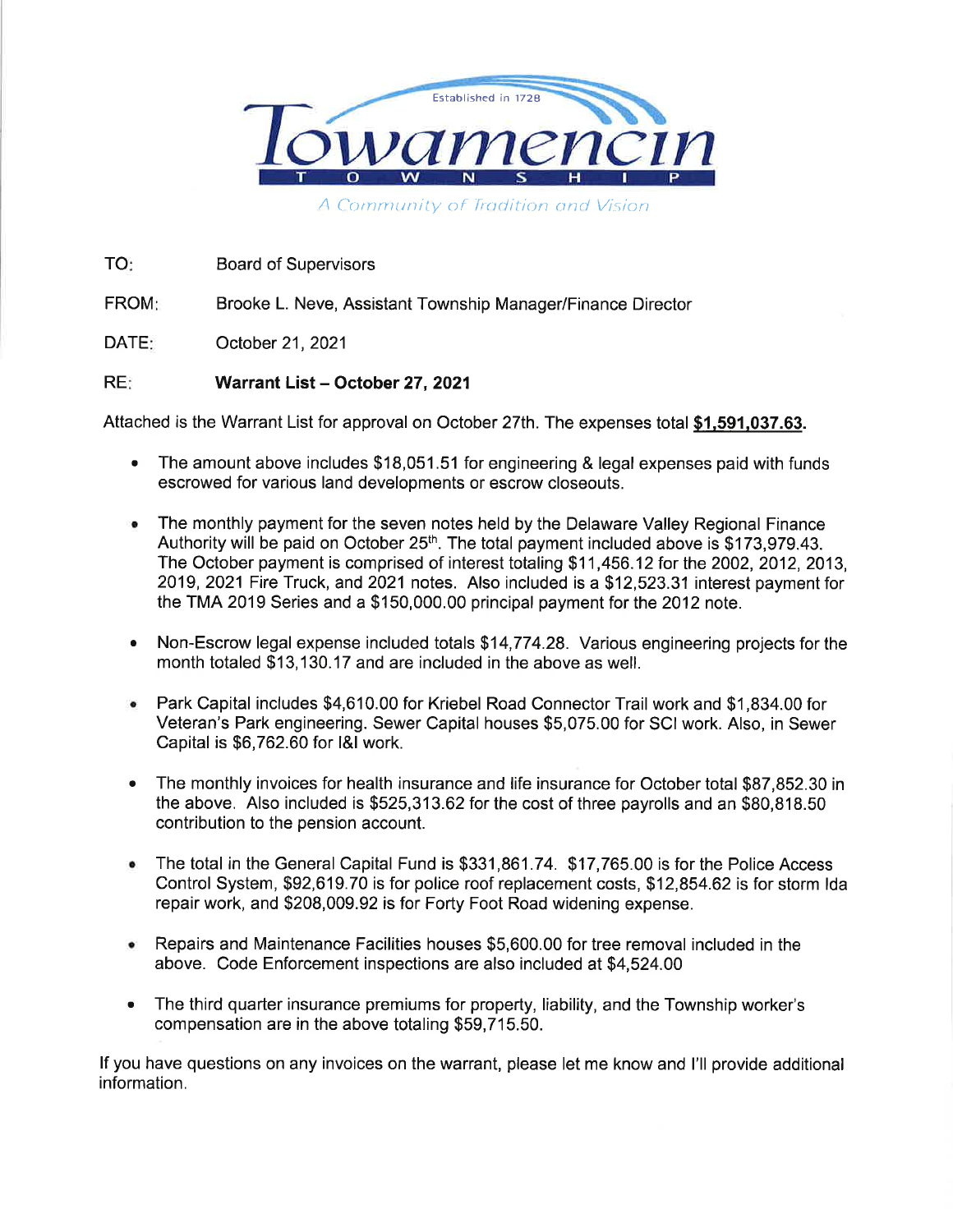| lowamencin Township |                                |                                          |       | Check Issue Dates: 6/23/2021 - 11/30/2021<br>Check Register - I WP / website |                              | Nov 19, 2021    |
|---------------------|--------------------------------|------------------------------------------|-------|------------------------------------------------------------------------------|------------------------------|-----------------|
| Report Criteria:    |                                |                                          |       |                                                                              |                              |                 |
|                     | Report type: GL detail         |                                          |       |                                                                              |                              |                 |
|                     | Check.Type = {<>} "Adjustment" | Check.Check number = 912-930,57199-57255 |       |                                                                              |                              |                 |
|                     | Bank.Bank number = {=} 1       |                                          |       |                                                                              |                              |                 |
| GL Period           | Check Issue Date               | <b>Check Number</b>                      | Payee | Merchant Name                                                                | Check GL Account             | Amount          |
| 10/21               | 10/05/2021                     | 216<br><b>BMO</b>                        |       | TECH SMITH                                                                   | 00'002002-10                 | 185.28          |
| 10/21               | 10/05/2021                     | 216<br><b>BMO</b>                        |       | <b>ENCSECURITYUS</b>                                                         | 00'002002-10                 | 14.99           |
| 10/21               | 10/05/2021                     | 216<br>BMO                               |       | PAYPAL                                                                       | 00'002002-10                 | 15.99           |
| 10/21               | 10/05/202                      | 216<br>BMO                               |       | PAYPAL                                                                       | 00'002002-10                 | 25.49           |
| 10/21               | 10/05/2021                     | 216<br>BMO                               |       | AMAZON.COM                                                                   | 00'002002-10                 | $-66.661$       |
| 10/21               | 10/05/2021                     | 216<br><b>BMO</b>                        |       | AMAZON.COM                                                                   | 00'002002-10                 | 15.97           |
| 10/21               | 10/05/2021                     | 216<br>BMO                               |       | <b>AMAZON.COM</b>                                                            | 00'002002-10                 | 75.89           |
| 10/21               | 10/05/202                      | 216<br>BMO                               |       | AMAZON.COM                                                                   | 00'002002-10                 | 10.54           |
| 10/21               | 10/05/2021                     | 216<br>BMO                               |       | <b>AMAZON.COM</b>                                                            | 00'002002-10                 | 29.98           |
| 10/21               | 10/05/2021                     | 216<br>BMO                               |       | AMAZON.COM                                                                   | 00'002002-10                 | 8.51            |
| 10/21<br>10/21      | 10/05/2021<br>10/05/2021       | 216<br>216<br>BMO<br>BMO                 |       | EZPASS<br>EZPASS                                                             | 00'002002-10<br>00'002002-10 | 168.30<br>76.70 |
| 10/21               | 10/05/202                      | 216<br>BMO                               |       | UNITED STATE POSTAL SERVICE                                                  | 00'002002-10                 | 2.44            |
| 10/21               | 10/05/2021                     | 216<br>BMO                               |       | PORT A BOWL RESTROOM CO                                                      | 00'002002-10                 | 220.00          |
| 10/21               | 10/05/2021                     | 216<br>BMO                               |       | <b>AMAZON.COM</b>                                                            | 01-200200.00                 | 00'029          |
| 10/21               | 10/05/2021                     | 216<br>BMO                               |       | AMAZON.COM                                                                   | 00'002002-10                 | 43.78           |
| 10/21               | 10/05/202                      | 216<br>BMO                               |       | <b>AMAZON.COM</b>                                                            | 00'002002-10                 | 55.92           |
| 10/21               | 10/05/2021                     | 216<br>BMO                               |       | AMAZON.COM                                                                   | 01-200200.00                 | 00'26           |
| 10/21               | 10/05/2021                     | 216<br>BMO                               |       | FOREMOST PROMOTIONS                                                          | 00'002002-10                 | 339.14          |
| 10/21               | 10/05/2021                     | 216<br>BMO                               |       | WITMER PUBLIC SAFETY GRP INC                                                 | 00'002002-10                 | 131.00          |
| $-2/01$             | 10/05/202                      | 216<br>BMO                               |       | <b>AMAZON.COM</b>                                                            | 05-200200.00                 | 95.88           |
| 10/21               | 10/05/2021                     | 216<br>BMO                               |       | CROWN AWARDS INC                                                             | 05-200200.00                 | 210.44          |
| 10/21               | 10/05/2021                     | 216<br>BMO                               |       | UPS STORE                                                                    | 00'002002-10                 | 10.02           |
| 12/07               | 10/05/2021                     | 216<br>BMO                               |       | W.B. MASON CO. INC                                                           | 00'002002-10                 | 56.00           |
| 12/01               | 10/05/2021                     | 216<br>BMO                               |       | W.B. MASON CO. INC                                                           | 00'002002-10                 | 29.40           |
| 10/21               | 10/05/202                      | 216<br>BMO                               |       | W.B. MASON CO. INC                                                           | 00'002002-10                 | 13.98           |
| 10/21               | 10/05/2021                     | 216<br>BMO                               |       | W.B. MASON CO. INC                                                           | 00'002002-10                 | 85.85           |
| 12/01               | 10/05/2021                     | 216<br>BMO                               |       | W.B. MASON CO. INC                                                           | 00'002002-10                 | 81.49           |
| 12/01               | 10/05/2021                     | 216<br>BMO                               |       | W.B. MASON CO. INC                                                           | 00'002002-10                 | 7.74            |
| 12/01               | 10/05/2021                     | 216<br>BMO                               |       | W.B. MASON CO. INC                                                           | 00'002002-10                 | 4.24            |
| 12/0                | 10/05/2021                     | 216<br>BMO                               |       | W.B. MASON CO. INC                                                           | 00'002002-10                 | 3.48            |
| 12/0                | 10/05/2021                     | 216<br>BMO                               |       | W.B. MASON CO. INC                                                           | 00'002002-10                 | 20.58           |
|                     | 10/05/2021                     | 216<br>BMO                               |       | W.B. MASON CO. INC                                                           | 00'002002-20                 | 349.95          |
| 10/21               |                                |                                          |       | W.B. MASON CO. INC                                                           | 00'002002-10                 | 79.46           |

> Page: 1<br>1 09:04AM Nov 19, 2021 09:04AM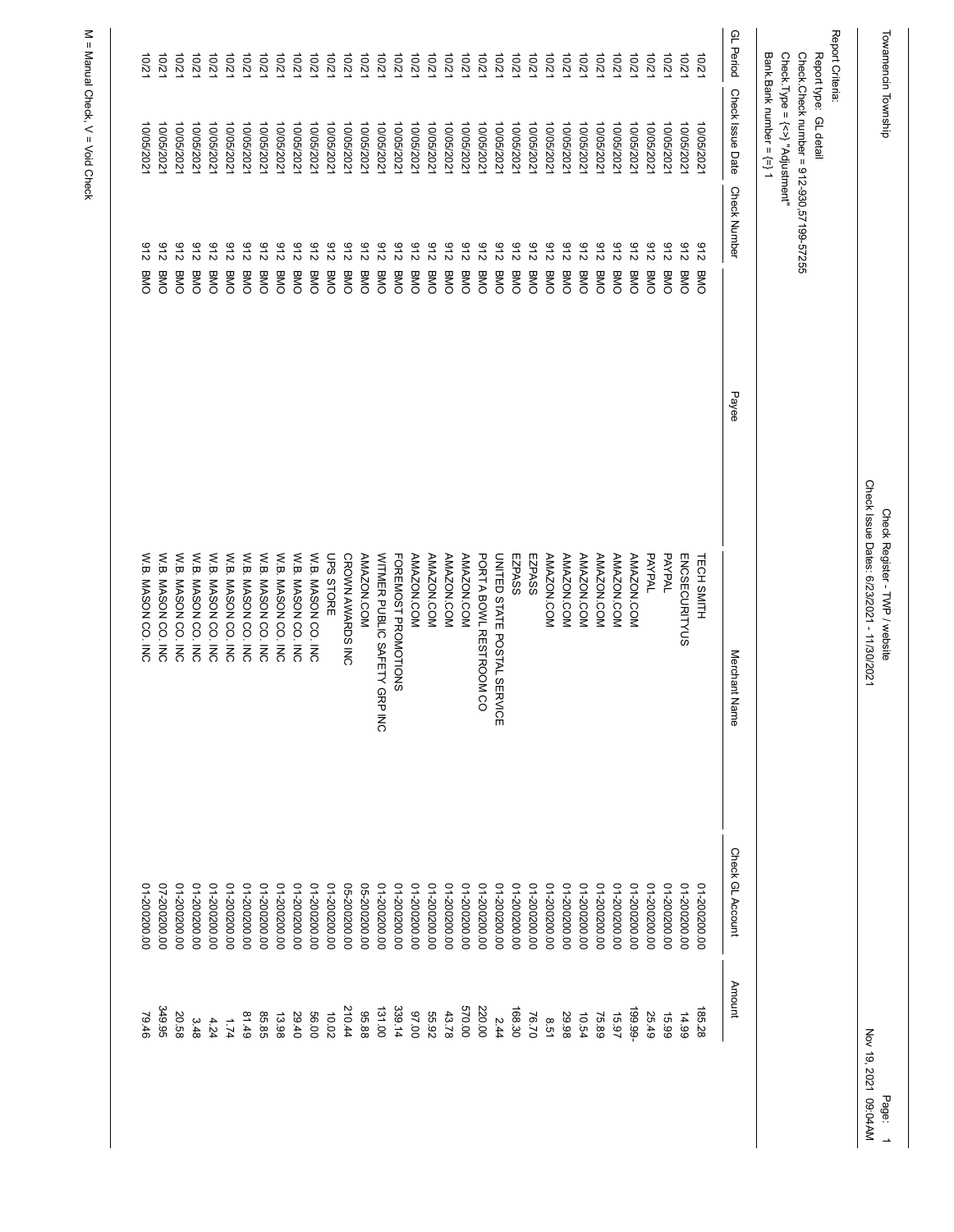| Towamencin Township |                  |                     |       | Check Issue Dates: 6/23/2021 - 11/30/2021<br>Check Register - TWP / website |                  | Nov 19, 2021 09:04AM<br>Page: |
|---------------------|------------------|---------------------|-------|-----------------------------------------------------------------------------|------------------|-------------------------------|
| <b>GL</b> Period    | Check Issue Date | <b>Check Number</b> | Payee | Merchant Nam<br>ወ                                                           | Check GL Account | Amount                        |
| 10/21               | 10/05/202        | 216<br>BMO          |       | W.B. MASON CO. INC                                                          | 01-200200.00     | 13.90                         |
| $-2/2$              | 10/05/202        | 216<br>BIND         |       | W.B. MASON CO. INC                                                          | 00'002002-10     | 137.60                        |
| 10/2                | 10/05/202        | 216<br>BMO          |       | PA ONE CALL SYSTEM, INC                                                     | 06-200200.00     | 105.70                        |
| 10/2                | 10/05/202        | 216<br>BMO          |       | TURF EQUIP & SUPPLY CO, LLC                                                 | 01-200200.00     | 145.63                        |
| 10/21               | 10/05/2021       | 216<br>BMO          |       | TURF EQUIP & SUPPLY CO, LLC                                                 | 00'002002-10     | 70.88                         |
| 12/01               | 10/05/2021       | 216<br>BMO          |       | U.S. MUNICIPAL SUPPLY, INC.                                                 | 00'002002-10     | 366.35                        |
| 201                 | 10/05/202        | 216<br>BMO          |       | U.S. MUNICIPAL SUPPLY, INC                                                  | 00'002002-10     | 229.14                        |
| 10/2                | 10/05/202        | 216<br>BMO          |       | LAWSON PRODUCTS, INC                                                        | 00'002002-10     | 352.00                        |
| 10/21               | 10/05/202        | 216<br>BMO          |       | HAJOCA CORP.                                                                | 30-200200.00     | 1,944.92                      |
| 10/21               | 10/05/202        | 216<br>BMO          |       | Site Specific Design, Inc.                                                  | 02-200200.00     | 3,240.00                      |
| $-201$              | 10/05/202        | 216<br>BMO          |       | UNITED ELECTRIC SUPPLY                                                      | 02-200200.00     | 67.34                         |
| 201                 | 10/05/202        | 216<br>BMO          |       | GRAINGER, INC.                                                              | 00'002002-10     | 189.24                        |
| 10/21               | 10/05/202        | 216<br>BMO          |       | ECYNBRO TRUCKING                                                            | 00'002002-10     | 250.00                        |
| 10/21               | 10/05/202        | 216<br>BMO          |       | <b>NYCE CRETE CO</b>                                                        | 00'002002-08     | 198.45                        |
| 10/2                | 10/05/202        | 216<br>BMO          |       | <b>NYCE CRETE CO</b>                                                        | 00'002002-10     | 450.00                        |
| 10/2                | 10/05/202        | 216<br>BMO          |       | CINTAS CORP                                                                 | 00'002002-10     | 198.92                        |
| 2/01                | 10/05/202        | 216<br>BMO          |       | CINTAS CORP                                                                 | 01-200200.00     | 221.52                        |
| 10/21               | 10/05/202        | 216<br>BMO          |       | <b>VERIZON</b>                                                              | 00'002002-10     | 135.84                        |
| 10/21               | 10/05/202        | 216<br>BMO          |       | <b>VERIZON</b>                                                              | 00'002002-10     | 37.00                         |
| $-201$              | 10/05/202        | 216<br>BMO          |       | 21ST CENTURY MEDIA-PHILLY CLUS                                              | 00'002002-16     | 564.32                        |
| 10/2                | 10/05/202        | 216<br>BMO          |       | NAMEPLATE & PANEL TECHNOLOGY                                                | 05-200200.00     | 57.50                         |
| 10/21               | 10/05/202        | 216<br>BMO          |       | <b>FS SOLUTIONS</b>                                                         | 00'002002-10     | 70.50                         |
| 10/21               | 10/05/202        | 216<br>BMO          |       | <b>FS SOLUTIONS</b>                                                         | 00'002002-10     | 39.60                         |
| $-2001$             | 10/05/202        | 216<br>BMO          |       | NORTH PENN WATER AUTH                                                       | 06-200200.00     | 10.62                         |
| 201                 | 10/05/202        | 216<br>BMO          |       | NORTH PENN WATER AUTH                                                       | 05-200200.00     | 10.62                         |
| 10/21               | 10/05/202        | 216<br>BMO          |       | NORTH PENN WATER AUTH                                                       | 05-200200.00     | 19.27                         |
| 10/2                | 10/05/202        | 216<br>BMO          |       | NORTH PENN WATER AUTH                                                       | 00'002002-10     | 23.39                         |
| $-2/2$              | 10/05/202        | 216<br>BMO          |       | NORTH PENN WATER AUTH                                                       | 06-200200.00     | 16.19                         |
| $-201$              | 10/05/202        | 216<br>BMO          |       | NORTH PENN WATER AUTH                                                       | 00'002002-10     | 15.79                         |
| 2/01                | 10/05/202        | 216<br>BMO          |       | NORTH PENN WATER AUTH                                                       | 05-200200.00     | 16.59                         |
| 10/21               | 10/05/2021       | 216<br>BMO          |       | NORTH PENN WATER AUTH                                                       | 05-200200.00     | 299.39                        |
| $-2/2$              | 10/05/202        | 216<br>BMO          |       | NORTH PENN WATER AUTH                                                       | 05-200200.00     | 69.06                         |
| 201                 | 10/05/202        | 216<br>BMO          |       | NORTH PENN WATER AUTH                                                       | 00'002002-10     | 00.14                         |
| 201                 | 10/05/202        | 216<br>BMO          |       | NORTH PENN WATER AUTH                                                       | 00'002002-10     | 12.67                         |
| $-2/2$              | 10/05/202        | 216<br>BMO          |       | <b>VERIZON WIRELESS</b>                                                     | 05-200200.00     | 40.01                         |
| $-2001$             | 10/05/202        | 216<br>BMO          |       | <b>VERIZON WIRELESS</b>                                                     | 00'002002-10     | 27.48                         |
| $-2/2$              | 10/05/202        | 216<br>BMO          |       | <b>VERIZON WIRELESS</b>                                                     | 02-200200.00     | 40.01                         |
| $-201$              | 10/05/202        | 216<br><b>BMO</b>   |       | <b>VERIZON WIRELESS</b>                                                     | 00'002002-10     | 141.21                        |
| 10/21               | 10/05/2021       | 216<br>BMO          |       | <b>VERIZON WIRELESS</b>                                                     | 00'002002-10     | 321.61                        |
| 10/21               | 10/05/2021       | 216<br>BMO          |       | <b>VERIZON WIRELESS</b>                                                     | 00'002002-10     | 108.14                        |
|                     |                  |                     |       |                                                                             |                  |                               |
|                     |                  |                     |       |                                                                             |                  |                               |

Page: 2<br>21 09:04AM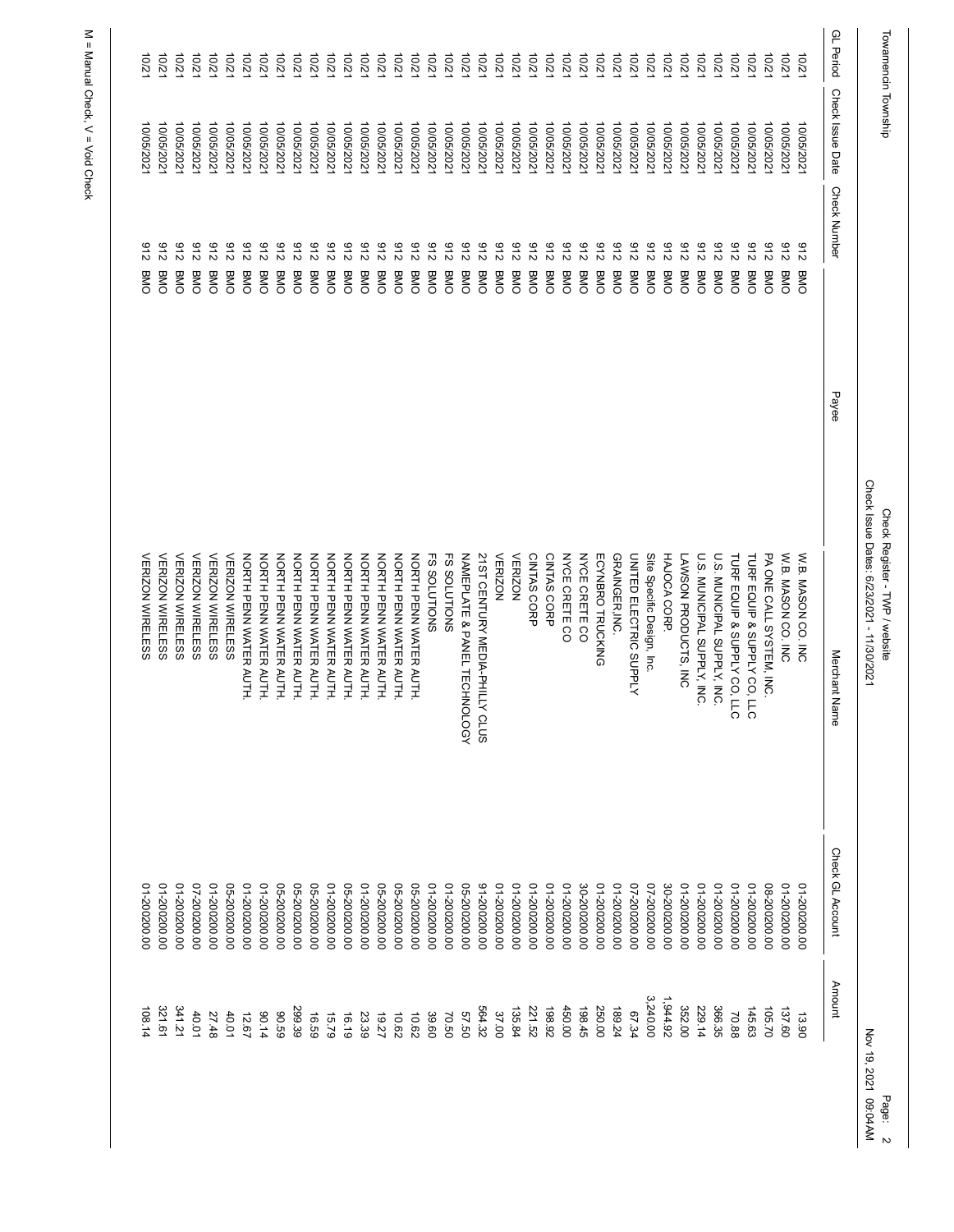|                           |                                                                                         |                          |                                                                                                                                                                                                                                                                                                                                                                                                                                                                                                                                                                                                                                                                                                                                                                                    |                                                                                                                                                                                                                                                                                                                       |                                                                                                              | Page:                                                                                     |
|---------------------------|-----------------------------------------------------------------------------------------|--------------------------|------------------------------------------------------------------------------------------------------------------------------------------------------------------------------------------------------------------------------------------------------------------------------------------------------------------------------------------------------------------------------------------------------------------------------------------------------------------------------------------------------------------------------------------------------------------------------------------------------------------------------------------------------------------------------------------------------------------------------------------------------------------------------------|-----------------------------------------------------------------------------------------------------------------------------------------------------------------------------------------------------------------------------------------------------------------------------------------------------------------------|--------------------------------------------------------------------------------------------------------------|-------------------------------------------------------------------------------------------|
| Check Issue Date          | <b>Check Number</b>                                                                     | Payee                    | Merchant Name                                                                                                                                                                                                                                                                                                                                                                                                                                                                                                                                                                                                                                                                                                                                                                      | Check GL Account                                                                                                                                                                                                                                                                                                      | Amount                                                                                                       |                                                                                           |
|                           |                                                                                         |                          |                                                                                                                                                                                                                                                                                                                                                                                                                                                                                                                                                                                                                                                                                                                                                                                    |                                                                                                                                                                                                                                                                                                                       |                                                                                                              |                                                                                           |
|                           | 216<br>BMO                                                                              |                          |                                                                                                                                                                                                                                                                                                                                                                                                                                                                                                                                                                                                                                                                                                                                                                                    | 00'002002-10                                                                                                                                                                                                                                                                                                          |                                                                                                              |                                                                                           |
| 10/05/202                 | 216<br>BMC                                                                              |                          | <b>VERIZON WIRELESS</b>                                                                                                                                                                                                                                                                                                                                                                                                                                                                                                                                                                                                                                                                                                                                                            | 00'002002-10                                                                                                                                                                                                                                                                                                          | 413.30                                                                                                       |                                                                                           |
| 10/05/2021                | <b>BMO</b>                                                                              |                          | 롱                                                                                                                                                                                                                                                                                                                                                                                                                                                                                                                                                                                                                                                                                                                                                                                  |                                                                                                                                                                                                                                                                                                                       | 00.00                                                                                                        |                                                                                           |
| 10/05/2021                | 216<br><b>BMO</b>                                                                       |                          | SIGN-A-RAMA                                                                                                                                                                                                                                                                                                                                                                                                                                                                                                                                                                                                                                                                                                                                                                        |                                                                                                                                                                                                                                                                                                                       | 427.44                                                                                                       |                                                                                           |
| 10/05/2021                | 216<br>BMO                                                                              |                          |                                                                                                                                                                                                                                                                                                                                                                                                                                                                                                                                                                                                                                                                                                                                                                                    | 00'002002-08                                                                                                                                                                                                                                                                                                          | 204.46                                                                                                       |                                                                                           |
| 10/05/202                 | 216<br>BMO                                                                              |                          | UPS STORE                                                                                                                                                                                                                                                                                                                                                                                                                                                                                                                                                                                                                                                                                                                                                                          | 00'002002-10                                                                                                                                                                                                                                                                                                          | 97.9                                                                                                         |                                                                                           |
| 10/05/202                 | 216<br>BMO                                                                              |                          |                                                                                                                                                                                                                                                                                                                                                                                                                                                                                                                                                                                                                                                                                                                                                                                    | 00'002002-10                                                                                                                                                                                                                                                                                                          |                                                                                                              |                                                                                           |
|                           | BMO                                                                                     |                          |                                                                                                                                                                                                                                                                                                                                                                                                                                                                                                                                                                                                                                                                                                                                                                                    |                                                                                                                                                                                                                                                                                                                       |                                                                                                              |                                                                                           |
|                           | 216<br><b>BMO</b>                                                                       |                          | DAVIS BUSINESS MACHINES, INC                                                                                                                                                                                                                                                                                                                                                                                                                                                                                                                                                                                                                                                                                                                                                       |                                                                                                                                                                                                                                                                                                                       |                                                                                                              |                                                                                           |
|                           | 216<br><b>BMO</b>                                                                       |                          |                                                                                                                                                                                                                                                                                                                                                                                                                                                                                                                                                                                                                                                                                                                                                                                    |                                                                                                                                                                                                                                                                                                                       |                                                                                                              |                                                                                           |
| 10/05/202                 | 216<br><b>BMO</b>                                                                       |                          | PERKIONE N VALLEY PRINTING<br>$\overline{5}$                                                                                                                                                                                                                                                                                                                                                                                                                                                                                                                                                                                                                                                                                                                                       | 00'002002-10                                                                                                                                                                                                                                                                                                          | 294.00                                                                                                       |                                                                                           |
| 10/27/202                 | 913                                                                                     |                          | BERGEY'S INC.                                                                                                                                                                                                                                                                                                                                                                                                                                                                                                                                                                                                                                                                                                                                                                      | 00'002002-10                                                                                                                                                                                                                                                                                                          | 36.96                                                                                                        |                                                                                           |
| 10/27/2021                | 716                                                                                     |                          | DELAWARE VALLEY HEALTH INS.                                                                                                                                                                                                                                                                                                                                                                                                                                                                                                                                                                                                                                                                                                                                                        | 00'002002-10                                                                                                                                                                                                                                                                                                          | 2,095.32                                                                                                     |                                                                                           |
| 10/27/2021                | 716                                                                                     |                          | DELAWARE VALLEY HEALTH INS                                                                                                                                                                                                                                                                                                                                                                                                                                                                                                                                                                                                                                                                                                                                                         |                                                                                                                                                                                                                                                                                                                       | 8,467.23                                                                                                     |                                                                                           |
| 10/27/202                 | 716                                                                                     |                          | DELAWARE VALLEY HEALTH INS                                                                                                                                                                                                                                                                                                                                                                                                                                                                                                                                                                                                                                                                                                                                                         | 00'002002-10                                                                                                                                                                                                                                                                                                          | 2,837.28                                                                                                     |                                                                                           |
| 10/27/202                 | 914                                                                                     |                          | DELAWARE<br>VALLEY HEALTH INS                                                                                                                                                                                                                                                                                                                                                                                                                                                                                                                                                                                                                                                                                                                                                      | 00'002002-10                                                                                                                                                                                                                                                                                                          | 37,008.70                                                                                                    |                                                                                           |
| 10/27/202                 | 716<br>DELAWARE                                                                         |                          | DELAWARE<br>VALLEY HEALTH INS                                                                                                                                                                                                                                                                                                                                                                                                                                                                                                                                                                                                                                                                                                                                                      | 00'002002-10                                                                                                                                                                                                                                                                                                          | 6,042.94                                                                                                     |                                                                                           |
| 10/27/2021                | 716                                                                                     |                          | DELAWARE<br>VALLEY HEALTH INS                                                                                                                                                                                                                                                                                                                                                                                                                                                                                                                                                                                                                                                                                                                                                      | 00'002002-10                                                                                                                                                                                                                                                                                                          | 1,510.73                                                                                                     |                                                                                           |
| 10/27/2021                | 716                                                                                     |                          | DELAWARE<br>VALLEY HEALTH INS                                                                                                                                                                                                                                                                                                                                                                                                                                                                                                                                                                                                                                                                                                                                                      | 00'002002-10                                                                                                                                                                                                                                                                                                          | 13, 155. 18                                                                                                  |                                                                                           |
| 10/27/202                 | 716                                                                                     |                          | DELAWARE<br>VALLEY HEALTH INS                                                                                                                                                                                                                                                                                                                                                                                                                                                                                                                                                                                                                                                                                                                                                      | 05-200200.00                                                                                                                                                                                                                                                                                                          | 4,385.06                                                                                                     |                                                                                           |
| 10/27/202                 | 914                                                                                     |                          | DELAWARE<br>VALLEY HEALTH INS                                                                                                                                                                                                                                                                                                                                                                                                                                                                                                                                                                                                                                                                                                                                                      | 00'002002-10                                                                                                                                                                                                                                                                                                          | 8,569.64                                                                                                     |                                                                                           |
| 10/27/202                 | 916<br>DELAWARE                                                                         |                          | DELAWARE<br><b>VALLEY PROPERTY</b>                                                                                                                                                                                                                                                                                                                                                                                                                                                                                                                                                                                                                                                                                                                                                 | 03-200200.00                                                                                                                                                                                                                                                                                                          | 6,242.95                                                                                                     |                                                                                           |
| 10/27/2021                | 915                                                                                     |                          | DELAWARE VALLEY PROPERTY<br>& LIABILITY TRU                                                                                                                                                                                                                                                                                                                                                                                                                                                                                                                                                                                                                                                                                                                                        | 00'002002-10                                                                                                                                                                                                                                                                                                          | 3,468.30                                                                                                     |                                                                                           |
| 10/27/2021                | 915                                                                                     |                          | DELAWARE VALLEY PROPERTY                                                                                                                                                                                                                                                                                                                                                                                                                                                                                                                                                                                                                                                                                                                                                           | 00'002002-10                                                                                                                                                                                                                                                                                                          |                                                                                                              |                                                                                           |
| 10/27/202                 | 916                                                                                     |                          | DELAWARE VALLEY PROPERTY<br>& LIABILITY TRU                                                                                                                                                                                                                                                                                                                                                                                                                                                                                                                                                                                                                                                                                                                                        | 03-200200.00                                                                                                                                                                                                                                                                                                          | 693.65                                                                                                       |                                                                                           |
| 10/27/202                 | 916                                                                                     |                          | DELAWARE VALLEY WORKERS'                                                                                                                                                                                                                                                                                                                                                                                                                                                                                                                                                                                                                                                                                                                                                           | 00'002002-10                                                                                                                                                                                                                                                                                                          | 25,032.50                                                                                                    |                                                                                           |
| 10/27/202                 | 416                                                                                     |                          | DISCHELL, BARTLE, DOOLEY                                                                                                                                                                                                                                                                                                                                                                                                                                                                                                                                                                                                                                                                                                                                                           | 00'002002-16                                                                                                                                                                                                                                                                                                          | 765.00                                                                                                       |                                                                                           |
| 10/27/2021                | 712                                                                                     |                          | DISCHELL, BARTLE, DOOLEY                                                                                                                                                                                                                                                                                                                                                                                                                                                                                                                                                                                                                                                                                                                                                           | 06-200200.00                                                                                                                                                                                                                                                                                                          | 442.00                                                                                                       |                                                                                           |
| 10/27/2021                | 216                                                                                     | <b>DOOLEY</b>            | DISCHELL, BARTLE,<br><b>DOOLEY</b>                                                                                                                                                                                                                                                                                                                                                                                                                                                                                                                                                                                                                                                                                                                                                 | 00'002002-10                                                                                                                                                                                                                                                                                                          | 153.00                                                                                                       |                                                                                           |
| 10/27/202                 | 712                                                                                     | <b>DOOLEY</b>            | DISCHELL, BARTLE, DOOLEY                                                                                                                                                                                                                                                                                                                                                                                                                                                                                                                                                                                                                                                                                                                                                           | 00'002002-16                                                                                                                                                                                                                                                                                                          | 629.00                                                                                                       |                                                                                           |
| 10/27/202                 | 216                                                                                     | <b>DOOLEY</b>            | DISCHELL, BARTLE, DOOLEY                                                                                                                                                                                                                                                                                                                                                                                                                                                                                                                                                                                                                                                                                                                                                           | 00'002002-16                                                                                                                                                                                                                                                                                                          | 306.00                                                                                                       |                                                                                           |
| 10/27/202                 | 216                                                                                     | <b>DOOLEY</b>            | DISCHELL, BARTLE, DOOLEY                                                                                                                                                                                                                                                                                                                                                                                                                                                                                                                                                                                                                                                                                                                                                           | 00'002002-16                                                                                                                                                                                                                                                                                                          | 136.00                                                                                                       |                                                                                           |
| 10/27/2021                | 712                                                                                     | <b>DOOLEY</b>            | DISCHELL, BARTLE, DOOLEY                                                                                                                                                                                                                                                                                                                                                                                                                                                                                                                                                                                                                                                                                                                                                           | 00'002002-10                                                                                                                                                                                                                                                                                                          | 5,338.00                                                                                                     |                                                                                           |
| 10/27/2021                | 216                                                                                     | <b>DOOLEY</b>            | DISCHELL, BARTLE,<br><b>DOOLEY</b>                                                                                                                                                                                                                                                                                                                                                                                                                                                                                                                                                                                                                                                                                                                                                 | 00'002002-16                                                                                                                                                                                                                                                                                                          | 1,700.00                                                                                                     |                                                                                           |
| 10/27/202                 | 216                                                                                     | <b>DOOLEY</b>            | DISCHELL, BARTLE, DOOLEY                                                                                                                                                                                                                                                                                                                                                                                                                                                                                                                                                                                                                                                                                                                                                           | 00'002002-10                                                                                                                                                                                                                                                                                                          | 306.00                                                                                                       |                                                                                           |
| 10/27/2021                | 212                                                                                     | <b>DOOLEY</b>            | DISCHELL, BARTLE, DOOLEY                                                                                                                                                                                                                                                                                                                                                                                                                                                                                                                                                                                                                                                                                                                                                           | 00'002002-10                                                                                                                                                                                                                                                                                                          | 204.00                                                                                                       |                                                                                           |
| 10/27/2021                | 719                                                                                     | <b>DOOLEY</b>            | DISCHELL, BARTLE, DOOLEY                                                                                                                                                                                                                                                                                                                                                                                                                                                                                                                                                                                                                                                                                                                                                           | 00'002002-16                                                                                                                                                                                                                                                                                                          | 224.00                                                                                                       |                                                                                           |
| 10/27/2021                | 712                                                                                     | <b>DOOLEY</b>            | DISCHELL, BARTLE, DOOLEY                                                                                                                                                                                                                                                                                                                                                                                                                                                                                                                                                                                                                                                                                                                                                           | 00'002002-10                                                                                                                                                                                                                                                                                                          | 122.78                                                                                                       |                                                                                           |
| 10/27/2021                | 116                                                                                     | <b>DOOLEY</b>            | DISCHELL, BARTLE,<br><b>DOOLEY</b>                                                                                                                                                                                                                                                                                                                                                                                                                                                                                                                                                                                                                                                                                                                                                 | 00'002002-16                                                                                                                                                                                                                                                                                                          | 527.00                                                                                                       |                                                                                           |
|                           |                                                                                         |                          |                                                                                                                                                                                                                                                                                                                                                                                                                                                                                                                                                                                                                                                                                                                                                                                    |                                                                                                                                                                                                                                                                                                                       |                                                                                                              |                                                                                           |
| <b>GL</b> Period<br>10/21 | Towamencin Township<br>10/05/2021<br>10/05/2021<br>10/05/2021<br>10/05/202<br>10/05/202 | 216<br>216<br>216<br>BMO | DELAWARE VALLEY HEALTH INS<br>DELAWARE VALLEY HEALTH INS<br>BERGEY'S INC.<br>DISCHELL, BARTLE,<br>DISCHELL, BARTLE,<br>DISCHELL, BARTLE, DOOLEY<br>DELAWARE VALLEY PROPERTY & LIABILITY TRU<br>DELAWARE VALLEY PROPERTY & LIABILITY TRU<br>DELAWARE VALLEY HEALTH INS<br>DELAWARE VALLEY HEALTH INS<br>DELAWARE VALLEY HEALTH INS<br>DELAWARE VALLEY HEALTH INS<br>DELAWARE VALLEY HEALTH INS<br>DELAWARE VALLEY HEALTH INS<br>DISCHELL, BARTLE,<br>DISCHELL, BARTLE,<br>DISCHELL, BARTLE,<br>DISCHELL, BARTLE,<br>DISCHELL, BARTLE,<br>DISCHELL, BARTLE,<br>DISCHELL, BARTLE,<br>DISCHELL, BARTLE, DOOLEY<br>DELAWARE VALLEY WORKERS<br>DELAWARE VALLEY PROPERTY & LIABILITY TRU<br>DISCHELL, BARTLE,<br>DISCHELL, BARTLE,<br>VALLEY PROPERTY & LIABILITY TRU<br>VALLEY HEALTH NS | Check Issue Dates: 6/23/2021 - 11/30/2021<br>Check Register - TWP / website<br>WAREHOUSE BATTERY OUTLET INC.<br>21ST CENTURY MEDIA-PHILLY CLUS<br>PERKIOMEN VALLEY PRINTING<br>PESTED.COM<br>DAVIS BUSINESS MACHINES, INC<br><b>VERIZON WIRELESS</b><br><b>VERIZON WIRELESS</b><br>& LIABILITY TRU<br>& LIABILITY TRU | 00'002002-10<br>00'002002-10<br>00'002002-10<br>00'002002-10<br>05-200200.00<br>00'002002-10<br>00'002002-10 | 24,278.10<br>332.43<br>107.83<br>86.06<br>35.00<br>89.66<br>47.33<br>Nov 19, 2021 09:04AM |

Page: 3<br>2021 09:04AM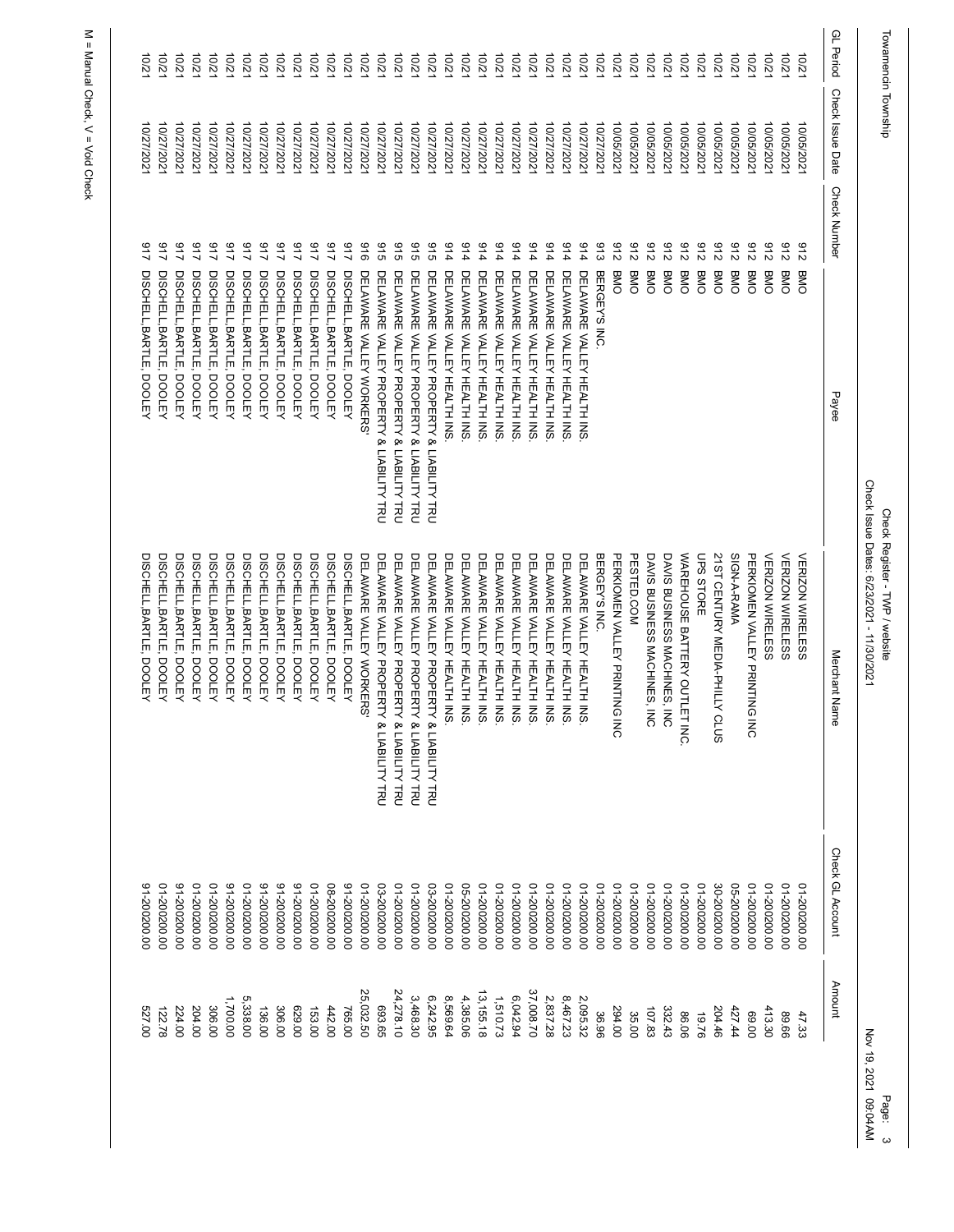| Towamencin Township |                  |                                        |                | Check Issue Dates: 6/23/2021 - 11/30/2021<br>Check Register - TWP / website                                                                                                                              |                  | Nov 19, 2021 09:04AM | Page: |
|---------------------|------------------|----------------------------------------|----------------|----------------------------------------------------------------------------------------------------------------------------------------------------------------------------------------------------------|------------------|----------------------|-------|
| <b>GL</b> Period    | Check Issue Date | <b>Check Number</b>                    | Payee          | Merchant Nam<br>ወ                                                                                                                                                                                        | Check GL Account | Amount               |       |
| 2/01                | 10/27/202        | 712<br>DISCHELL, BARTLE, DOOLEY        |                | DISCHELL, BARTLE, DOOLEY                                                                                                                                                                                 | 01-200200.00     | 187.00               |       |
| $-2/2$              | 10/27/202        | 816<br>DONE RITE BUILDING SERVICES     | $\bar{z}$      |                                                                                                                                                                                                          | 05-200200.00     | 2,207.50             |       |
| 10/2                | 10/27/202        | 816<br>DONE RITE BUILDING SERVICES     | $\bar{z}$      | DONE RITE BUILDING SERVICES IN<br>DONE RITE BUILDING SERVICES IN<br>DONE RITE BUILDING SERVICES IN<br>DONE RITE BUILDING SERVICES IN<br>DONE RITE BUILDING SERVICES IN<br>DONE RITE BUILDING SERVICES IN | 00'002002-10     | 300.00               |       |
| 10/21               | 10/27/2021       | 816<br>DONE RITE BUILDING SERVICES     | $\bar{z}$      |                                                                                                                                                                                                          | 00'002002-10     | 2,315.00             |       |
| 10/21               | 10/27/2021       | 816<br>DONE RITE BUILDING SERVICES     | $\bar{z}$      |                                                                                                                                                                                                          | 02-200200.00     | 2,087.50             |       |
| 201                 | 10/27/202        | 816<br>DONE RITE BUILDING SERVICES     | $\bar{z}$      |                                                                                                                                                                                                          | 00'002002-10     | 2,413.00             |       |
| 10/2                | 10/27/202        | 816<br>DONE RITE BUILDING SERVICES IN  |                | DONE RITE BUILDING SERVICES IN                                                                                                                                                                           | 00'002002-10     | 3,180.00             |       |
| 12/01               | 10/27/2021       | 616<br>EASTBURN AND GRAY P.C.          |                | EASTBURN AND GRAY P.C.                                                                                                                                                                                   | 00'002002-10     | 8,021.50             |       |
| 10/21               | 10/27/2021       | 026<br><b>GALL'S LLC</b>               |                | <b>GALL'S LLC</b>                                                                                                                                                                                        | 00'002002-10     | 85.45                |       |
| 10/21               | 10/27/202        | 026<br><b>GALL'S LLC</b>               |                | <b>GALL'S LLC</b>                                                                                                                                                                                        | 00'002002-10     | 115.92-              |       |
| $-2/2$              | 10/27/202        | 026<br><b>GALL'S LLC</b>               |                | <b>GALL'S LLC</b>                                                                                                                                                                                        | 00'002002-10     | 101.20-              |       |
| 10/21               | 10/27/202        | 026<br><b>GALL'S LLC</b>               |                | <b>GALL'S LLC</b>                                                                                                                                                                                        | 00'002002-10     | 484.49               |       |
| 12/01               | 10/27/2021       | 026<br><b>GALL'S LLC</b>               |                | <b>GALL'S LLC</b>                                                                                                                                                                                        | 00'002002-10     | 72.40                |       |
| $-2001$             | 10/27/202        | 026<br><b>GALL'S LLC</b>               |                | <b>GALL'S LLC</b>                                                                                                                                                                                        | 00'002002-10     | 126.86               |       |
| 10/21               | 10/27/202        | 026<br><b>GALL'S</b><br>$\overline{5}$ |                | <b>GALL'S LLC</b>                                                                                                                                                                                        | 00'002002-10     | 14.95                |       |
| 12/01               | 10/27/202        | 026<br><b>GALL'S LLC</b>               |                | <b>GALL'S LLC</b>                                                                                                                                                                                        | 00'002002-10     | 77.00                |       |
| 10/21               | 10/27/202        | 026<br><b>GALL'S LLC</b>               |                | <b>GALL'S LLC</b>                                                                                                                                                                                        | 00'002002-10     | 114.36               |       |
| 10/21               | 10/27/2021       | 026<br><b>GALL'S LLC</b>               |                | <b>GALL'S LLC</b>                                                                                                                                                                                        | 00'002002-10     | 154.81               |       |
| 201                 | 10/27/202        | 026<br><b>GALL'S LLC</b>               |                | <b>GALL'S LLC</b>                                                                                                                                                                                        | 00'002002-10     | 211.80               |       |
| 10/21               | 10/27/2021       | 026<br><b>GALL'S LLC</b>               |                | <b>GALL'S LLC</b>                                                                                                                                                                                        | 00'002002-10     | 129.44               |       |
| 12/01               | 10/27/2021       | 026<br><b>GALL'S LLC</b>               |                | <b>GALL'S LLC</b>                                                                                                                                                                                        | 01-200200.00     | 34.68                |       |
| 10/21               | 10/27/2021       | 026<br><b>GALL'S LLC</b>               |                | <b>GALL'S LLC</b>                                                                                                                                                                                        | 00'002002-10     | 101.04               |       |
| 10/21               | 10/27/2021       | 026<br><b>GALL'S LLC</b>               |                | <b>GALL'S LLC</b>                                                                                                                                                                                        | 00'002002-10     | 66179                |       |
| 10/2                | 10/27/202        | 026<br><b>GALL'S LLC</b>               |                | <b>GALL'S LLC</b>                                                                                                                                                                                        | 01-200200.00     | 55.06                |       |
| 10/21               | 10/27/2021       | 026<br>GALL'S LLC                      |                | GALL'S LLC                                                                                                                                                                                               | 00'002002-10     | 45.62                |       |
| 12/01               | 10/27/2021       | <b>521</b><br>GILMORE ASSOCIATES       | $\overline{5}$ | GILMORE ASSOCIATES<br>ξ                                                                                                                                                                                  | 00'002002-16     | 296.10               |       |
| $-2701$             | 10/27/202        | <b>221</b><br>GILMORE ASSOCIATES       | ξ              | GILMORE ASSOCIATES<br>롱                                                                                                                                                                                  | 00'002002-16     | 130.00               |       |
| 10/2                | 10/27/2021       | 176<br>GILMORE ASSOCIATES              | ξ              | GILMORE ASSOCIATES<br>롱                                                                                                                                                                                  | 00'002002-81     | 09'206               |       |
| 10/21               | 10/27/202        | <b>LZ6</b><br>GILMORE ASSOCIATES       | $\overline{5}$ | GILMORE ASSOCIATES<br>ξ                                                                                                                                                                                  | 00'002002-60     | 025.00               |       |
| 10/21               | 10/27/2021       | <b>176</b><br>GILMORE ASSOCIATES       | ξ              | GILMORE ASSOCIATES<br>ξ                                                                                                                                                                                  | 00'002002-16     | 162.50               |       |
| 10/21               | 10/27/2021       | 521<br>GILMORE ASSOCIATES              | $\overline{5}$ | GILMORE ASSOCIATES<br>ξ                                                                                                                                                                                  | 00'002002-60     | 1,050.00             |       |
| 10/2                | 10/27/202        | <b>1Z6</b><br>GILMORE ASSOCIATES       | $\overline{5}$ | GILMORE ASSOCIATES<br>$\overline{5}$                                                                                                                                                                     | 00'002002-16     | 535.00               |       |
| 10/21               | 10/27/2021       | <b>176</b><br>GILMORE ASSOCIATES       | <b>NC</b>      | GILMORE ASSOCIATES<br>ξ                                                                                                                                                                                  | 00'002002-60     | 288.75               |       |
| 10/21               | 10/27/202        | <b>LZ6</b><br>GILMORE ASSOCIATES       | $\overline{5}$ | GILMORE ASSOCIATES<br>ξ                                                                                                                                                                                  | 00'002002-60     | 4,400.00             |       |
| $-202$              | 10/27/2021       | <b>1Z6</b><br>GILMORE ASSOCIATES       | $\overline{5}$ | GILMORE ASSOCIATES<br>ξ                                                                                                                                                                                  | 00'002002-16     | 05.50                |       |
| $-202$              | 10/27/2021       | <b>1Z6</b><br>GILMORE ASSOCIATES       | ξ              | GILMORE ASSOCIATES<br>ξ                                                                                                                                                                                  | 00'002002-60     | 857.50               |       |
| 10/2                | 10/27/202        | 226<br><b>SOOSE SQUAD LLC</b>          |                | GOOSE SQUAD LLC                                                                                                                                                                                          | 00'002002-10     | 00'006               |       |
| 10/21               | 10/27/2021       | 823<br>HIGHWAY MATERIALS INC.          |                | HIGHWAY MATERIALS INC.                                                                                                                                                                                   | 30-200200.00     | 2,690.24             |       |
| 10/21               | 10/27/2021       | 624<br>KEYSTONE MUNICIPAL SERVICE INC  |                | KEYSTONE MUNICIPAL SERVICE INC                                                                                                                                                                           | 00'002002-10     | 1,847.00             |       |
| 10/21               | 10/27/2021       | 924<br>KEYSTONE MUNICIPAL SERVICE INC  |                | KEYSTONE MUNICIPAL SERVICE<br>ΜC                                                                                                                                                                         | 00'002002-10     | 2,677.00             |       |
|                     |                  |                                        |                |                                                                                                                                                                                                          |                  |                      |       |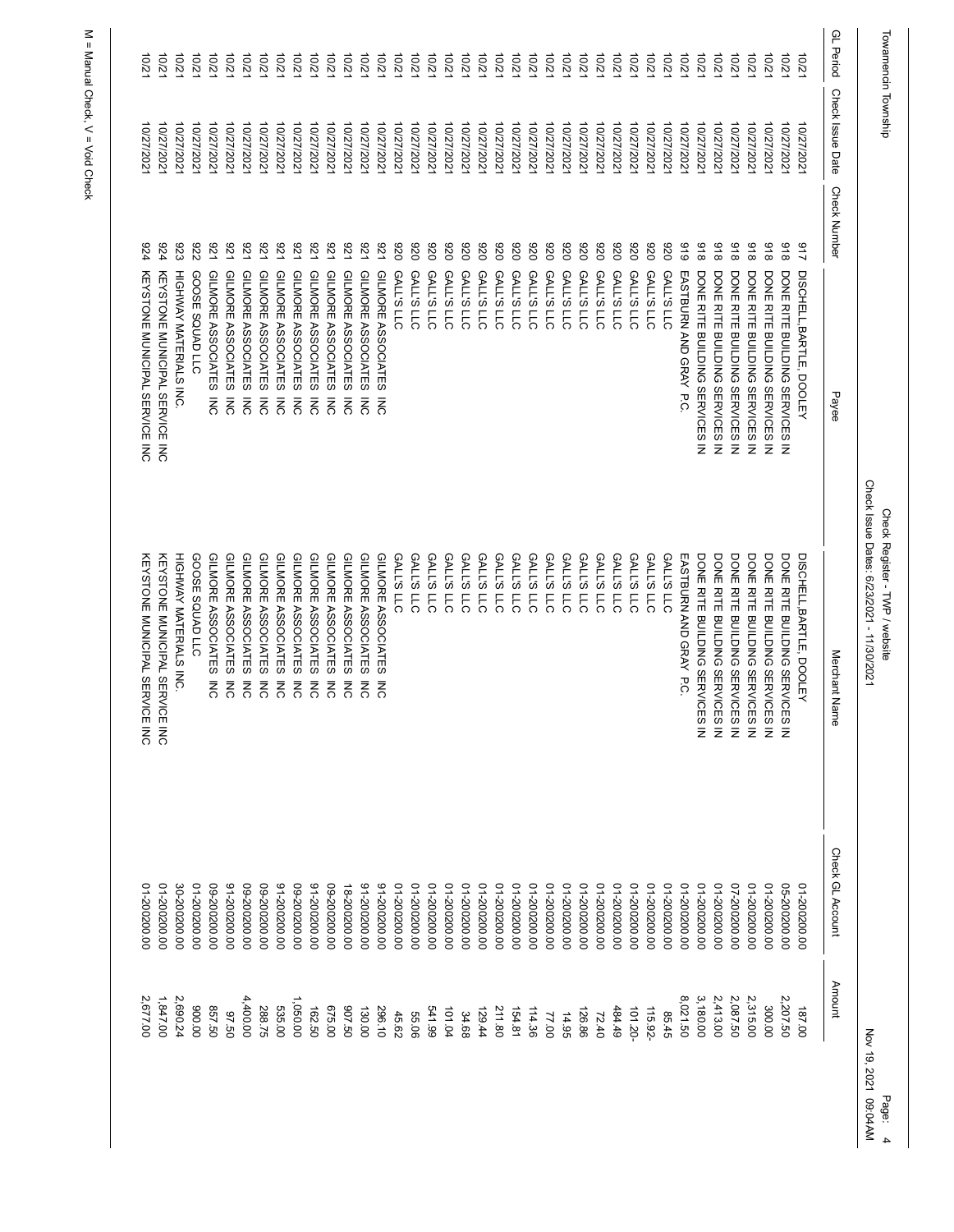|                  |                                                                                                                                  |                                                                                                                               |                                                                                                                                                                                                                                                                                                                                                                                                                                                                                                                                                                                                                             |                                                                                                                                                                                                                                                                    | Nov 19, 2021 09:04AM<br>Page:                                                                                                                                                                |
|------------------|----------------------------------------------------------------------------------------------------------------------------------|-------------------------------------------------------------------------------------------------------------------------------|-----------------------------------------------------------------------------------------------------------------------------------------------------------------------------------------------------------------------------------------------------------------------------------------------------------------------------------------------------------------------------------------------------------------------------------------------------------------------------------------------------------------------------------------------------------------------------------------------------------------------------|--------------------------------------------------------------------------------------------------------------------------------------------------------------------------------------------------------------------------------------------------------------------|----------------------------------------------------------------------------------------------------------------------------------------------------------------------------------------------|
| Check Issue Date | <b>Check Number</b>                                                                                                              | Payee                                                                                                                         | Merchant Name                                                                                                                                                                                                                                                                                                                                                                                                                                                                                                                                                                                                               | Check GL Account                                                                                                                                                                                                                                                   | Amount                                                                                                                                                                                       |
|                  |                                                                                                                                  | ξ                                                                                                                             |                                                                                                                                                                                                                                                                                                                                                                                                                                                                                                                                                                                                                             |                                                                                                                                                                                                                                                                    | 1,817.50                                                                                                                                                                                     |
|                  | 326                                                                                                                              | $\overline{5}$                                                                                                                | MC MAHON ASSOCIATES,<br>$\overline{5}$                                                                                                                                                                                                                                                                                                                                                                                                                                                                                                                                                                                      |                                                                                                                                                                                                                                                                    | 2,759.46                                                                                                                                                                                     |
| 10/27/202        | 326                                                                                                                              | $\overline{5}$                                                                                                                | MC MAHON ASSOCIATES,<br>$\overline{5}$                                                                                                                                                                                                                                                                                                                                                                                                                                                                                                                                                                                      | 00'002002-16                                                                                                                                                                                                                                                       | 07'196                                                                                                                                                                                       |
|                  |                                                                                                                                  |                                                                                                                               |                                                                                                                                                                                                                                                                                                                                                                                                                                                                                                                                                                                                                             |                                                                                                                                                                                                                                                                    | 202.50                                                                                                                                                                                       |
| 10/27/2021       | 329                                                                                                                              | $\overline{M}$                                                                                                                | MC MAHON ASSOCIATES,<br>$\overline{5}$                                                                                                                                                                                                                                                                                                                                                                                                                                                                                                                                                                                      | 00'002002-16                                                                                                                                                                                                                                                       | 1,532.50                                                                                                                                                                                     |
| 10/27/2021       | 326                                                                                                                              |                                                                                                                               | MC MAHON ASSOCIATES, INC                                                                                                                                                                                                                                                                                                                                                                                                                                                                                                                                                                                                    | 00'002002-16                                                                                                                                                                                                                                                       | 237.50                                                                                                                                                                                       |
| 10/27/202        | 329                                                                                                                              |                                                                                                                               | MC MAHON ASSOCIATES,<br>$\overline{5}$                                                                                                                                                                                                                                                                                                                                                                                                                                                                                                                                                                                      | 00'002002-10                                                                                                                                                                                                                                                       | 3,709.36                                                                                                                                                                                     |
| 10/27/202        | 322                                                                                                                              |                                                                                                                               | MC MAHON ASSOCIATES, INC                                                                                                                                                                                                                                                                                                                                                                                                                                                                                                                                                                                                    | 30-200200.00                                                                                                                                                                                                                                                       | 232.50                                                                                                                                                                                       |
| 10/27/2021       | 926                                                                                                                              |                                                                                                                               | NET CARRIER TELECOM, INC                                                                                                                                                                                                                                                                                                                                                                                                                                                                                                                                                                                                    |                                                                                                                                                                                                                                                                    | 342.00                                                                                                                                                                                       |
| 10/27/2021       | 926                                                                                                                              |                                                                                                                               | NET CARRIER TELECOM, INC                                                                                                                                                                                                                                                                                                                                                                                                                                                                                                                                                                                                    |                                                                                                                                                                                                                                                                    | 264.99                                                                                                                                                                                       |
| 10/27/202        | 926                                                                                                                              |                                                                                                                               | NET CARRIER TELECOM, INC                                                                                                                                                                                                                                                                                                                                                                                                                                                                                                                                                                                                    |                                                                                                                                                                                                                                                                    | 28.46                                                                                                                                                                                        |
| 10/27/202        | 926                                                                                                                              |                                                                                                                               | NET CARRIER TELECOM, INC                                                                                                                                                                                                                                                                                                                                                                                                                                                                                                                                                                                                    | 00'002002-10                                                                                                                                                                                                                                                       | 1,706.84                                                                                                                                                                                     |
| 10/27/202        | 926                                                                                                                              |                                                                                                                               | NET CARRIER TELECOM, INC                                                                                                                                                                                                                                                                                                                                                                                                                                                                                                                                                                                                    | 00'002002-10                                                                                                                                                                                                                                                       | 51.15                                                                                                                                                                                        |
| 10/27/2021       | 926                                                                                                                              |                                                                                                                               | NET CARRIER TELECOM, INC                                                                                                                                                                                                                                                                                                                                                                                                                                                                                                                                                                                                    | 00'002002-10                                                                                                                                                                                                                                                       | 409.12                                                                                                                                                                                       |
| 10/27/202        | 926                                                                                                                              |                                                                                                                               | NET CARRIER TELECOM, INC                                                                                                                                                                                                                                                                                                                                                                                                                                                                                                                                                                                                    | 00'002002-10                                                                                                                                                                                                                                                       | 411.09                                                                                                                                                                                       |
| 10/27/202        | <b>ZZ6</b>                                                                                                                       |                                                                                                                               | NORTH PENN GULF LLC.                                                                                                                                                                                                                                                                                                                                                                                                                                                                                                                                                                                                        | 00'002002-10                                                                                                                                                                                                                                                       | 53.95                                                                                                                                                                                        |
| 10/27/202        | 729                                                                                                                              |                                                                                                                               | NORTH PENN GULF LLC                                                                                                                                                                                                                                                                                                                                                                                                                                                                                                                                                                                                         | 00'002002-10                                                                                                                                                                                                                                                       | 177.34                                                                                                                                                                                       |
| 10/27/2021       | <b>ZZ6</b>                                                                                                                       |                                                                                                                               | NORTH PENN GULF LLC.                                                                                                                                                                                                                                                                                                                                                                                                                                                                                                                                                                                                        | 00'002002-10                                                                                                                                                                                                                                                       | 300.10                                                                                                                                                                                       |
|                  |                                                                                                                                  |                                                                                                                               |                                                                                                                                                                                                                                                                                                                                                                                                                                                                                                                                                                                                                             |                                                                                                                                                                                                                                                                    | 206.19                                                                                                                                                                                       |
|                  |                                                                                                                                  |                                                                                                                               |                                                                                                                                                                                                                                                                                                                                                                                                                                                                                                                                                                                                                             |                                                                                                                                                                                                                                                                    | 151.15                                                                                                                                                                                       |
|                  |                                                                                                                                  |                                                                                                                               |                                                                                                                                                                                                                                                                                                                                                                                                                                                                                                                                                                                                                             |                                                                                                                                                                                                                                                                    | 557.60<br>88.50                                                                                                                                                                              |
|                  |                                                                                                                                  |                                                                                                                               |                                                                                                                                                                                                                                                                                                                                                                                                                                                                                                                                                                                                                             |                                                                                                                                                                                                                                                                    | 39.27                                                                                                                                                                                        |
| 10/27/202        | 826                                                                                                                              |                                                                                                                               | OFFICE BASICS, INC                                                                                                                                                                                                                                                                                                                                                                                                                                                                                                                                                                                                          |                                                                                                                                                                                                                                                                    | 94.46                                                                                                                                                                                        |
| 10/27/202        | 826<br>OFFICE BASICS, INC                                                                                                        |                                                                                                                               | OFFICE BASICS, INC                                                                                                                                                                                                                                                                                                                                                                                                                                                                                                                                                                                                          | 00'002002-10                                                                                                                                                                                                                                                       | 6.34                                                                                                                                                                                         |
| 10/27/202        | 826<br>OFFICE BASICS, INC                                                                                                        |                                                                                                                               | OFFICE BASICS, INC                                                                                                                                                                                                                                                                                                                                                                                                                                                                                                                                                                                                          | 00'002002-10                                                                                                                                                                                                                                                       | 71.40                                                                                                                                                                                        |
| 10/27/2021       | 826<br>OFFICE BASICS, INC                                                                                                        |                                                                                                                               | OFFICE BASICS, INC                                                                                                                                                                                                                                                                                                                                                                                                                                                                                                                                                                                                          | 00'002002-10                                                                                                                                                                                                                                                       | 38.25                                                                                                                                                                                        |
| 10/27/2021       | 826<br>OFFICE BASICS, INC                                                                                                        |                                                                                                                               | OFFICE BASICS, INC                                                                                                                                                                                                                                                                                                                                                                                                                                                                                                                                                                                                          | 00'002002-10                                                                                                                                                                                                                                                       | 396.71                                                                                                                                                                                       |
| 10/27/202        | 826<br>OFFICE BASICS, INC                                                                                                        |                                                                                                                               | OFFICE BASICS, INC                                                                                                                                                                                                                                                                                                                                                                                                                                                                                                                                                                                                          | 00'002002-10                                                                                                                                                                                                                                                       | 31.82                                                                                                                                                                                        |
| 10/27/2021       | 826<br>OFFICE BASICS, INC                                                                                                        |                                                                                                                               | OFFICE BASICS, INC                                                                                                                                                                                                                                                                                                                                                                                                                                                                                                                                                                                                          | 00'002002-10                                                                                                                                                                                                                                                       | 25.17                                                                                                                                                                                        |
| 10/27/2021       | 626                                                                                                                              |                                                                                                                               | TOWAMENCIN VOLUNTEER FIRE CO.                                                                                                                                                                                                                                                                                                                                                                                                                                                                                                                                                                                               | 00'002002-10                                                                                                                                                                                                                                                       | 263.00-                                                                                                                                                                                      |
| 10/27/2021       | 626                                                                                                                              |                                                                                                                               | TOWAMENCIN VOLUNTEER FIRE CO.                                                                                                                                                                                                                                                                                                                                                                                                                                                                                                                                                                                               | 03-200200.00                                                                                                                                                                                                                                                       | 12,295.50                                                                                                                                                                                    |
| 10/27/2021       | 030<br>WEX HEALTH INC                                                                                                            |                                                                                                                               | WEX HEALTH INC                                                                                                                                                                                                                                                                                                                                                                                                                                                                                                                                                                                                              | 00'002002-10                                                                                                                                                                                                                                                       | 50.00                                                                                                                                                                                        |
| 09/23/202        | 66129<br>DELL INC.                                                                                                               |                                                                                                                               | DELL INC.                                                                                                                                                                                                                                                                                                                                                                                                                                                                                                                                                                                                                   | 00'002002-10                                                                                                                                                                                                                                                       | $6,094.40-$                                                                                                                                                                                  |
| 09/23/2021       | 66129<br>DELL INC.                                                                                                               |                                                                                                                               | DELL INC.                                                                                                                                                                                                                                                                                                                                                                                                                                                                                                                                                                                                                   | 00'002002-10                                                                                                                                                                                                                                                       | 6,798.72                                                                                                                                                                                     |
| 123/2021         | 00725<br><b>MCATO</b>                                                                                                            |                                                                                                                               | <b>MCATO</b>                                                                                                                                                                                                                                                                                                                                                                                                                                                                                                                                                                                                                | 00'002002-10                                                                                                                                                                                                                                                       | 50.00                                                                                                                                                                                        |
| 2023/202         | 00725<br>MCATO                                                                                                                   |                                                                                                                               | <b>MCATO</b>                                                                                                                                                                                                                                                                                                                                                                                                                                                                                                                                                                                                                | 00'002002-10                                                                                                                                                                                                                                                       | 25.00                                                                                                                                                                                        |
| 09/23/2021       | 00ZZS<br>MCATO                                                                                                                   |                                                                                                                               | MCATO                                                                                                                                                                                                                                                                                                                                                                                                                                                                                                                                                                                                                       | 01-200200.00                                                                                                                                                                                                                                                       | 50.00-V                                                                                                                                                                                      |
| 09/23/2021       | 00ZZS<br>MCATO                                                                                                                   |                                                                                                                               | MCATO                                                                                                                                                                                                                                                                                                                                                                                                                                                                                                                                                                                                                       | 00'002002-10                                                                                                                                                                                                                                                       | 25.00- V                                                                                                                                                                                     |
| 123/2021         | 57201<br>MCATO                                                                                                                   |                                                                                                                               | MCATO                                                                                                                                                                                                                                                                                                                                                                                                                                                                                                                                                                                                                       | 00'002002-10                                                                                                                                                                                                                                                       | 50.00                                                                                                                                                                                        |
|                  |                                                                                                                                  |                                                                                                                               |                                                                                                                                                                                                                                                                                                                                                                                                                                                                                                                                                                                                                             |                                                                                                                                                                                                                                                                    |                                                                                                                                                                                              |
|                  | Towamencin Township<br>10/27/2021<br>10/27/2021<br>10/27/2021<br>10/27/2021<br>10/27/2021<br>10/27/202<br>10/27/202<br>10/27/202 | 326<br>826<br>826<br>227<br><b>ZZ6</b><br><b>ZZ6</b><br>326<br>OFFICE BASICS, INC<br>OFFICE BASICS, INC<br>OFFICE BASICS, INC | MC MAHON ASSOCIATES,<br>MC MAHON ASSOCIATES,<br>TOWAMENCIN VOLUNTEER FIRE CO<br>NORTH PENN GULF LLC<br>NORTH PENN GULF LLC<br>NET CARRIER TELECOM, INC<br>NET CARRIER TELECOM, INC<br>NET CARRIER TELECOM, INC<br>MC MAHON ASSOCIATES, INC<br>MC MAHON ASSOCIATES, INC<br>MC MAHON ASSOCIATES,<br>TOWAMENCIN VOLUNTEER FIRE CO.<br>NORTH PENN GULF LLC<br>NORTH PENN GULF LLC<br>NORTH PENN GULF LLC<br>NORTH PENN GULF LLC<br>NET CARRIER TELECOM, INC<br>NET CARRIER TELECOM, INC<br>NET CARRIER TELECOM, INC<br>NET CARRIER TELECOM, INC<br>MC MAHON ASSOCIATES, INC<br>MC MAHON ASSOCIATES,<br>MC MAHON ASSOCIATES, INC | Check Issue Dates: 6/23/2021 - 11/30/2021<br>Check Register - TWP / website<br>OFFICE BASICS, INC<br>MC MAHON ASSOCIATES, INC<br>MC MAHON ASSOCIATES,<br>OFFICE BASICS, INC<br>NORTH PENN GULF LLC<br>NORTH PENN GULF LLC<br>NORTH PENN GULF LLC<br>$\overline{5}$ | 00'002002-10<br>00'002002-16<br>00'002002-10<br>00'002002-10<br>00'002002-10<br>00'002002-10<br>00'002002-10<br>00'002002-10<br>00'002002-10<br>00'002002-10<br>00'002002-10<br>30-200200.00 |

Page: 5<br>21 09:04AM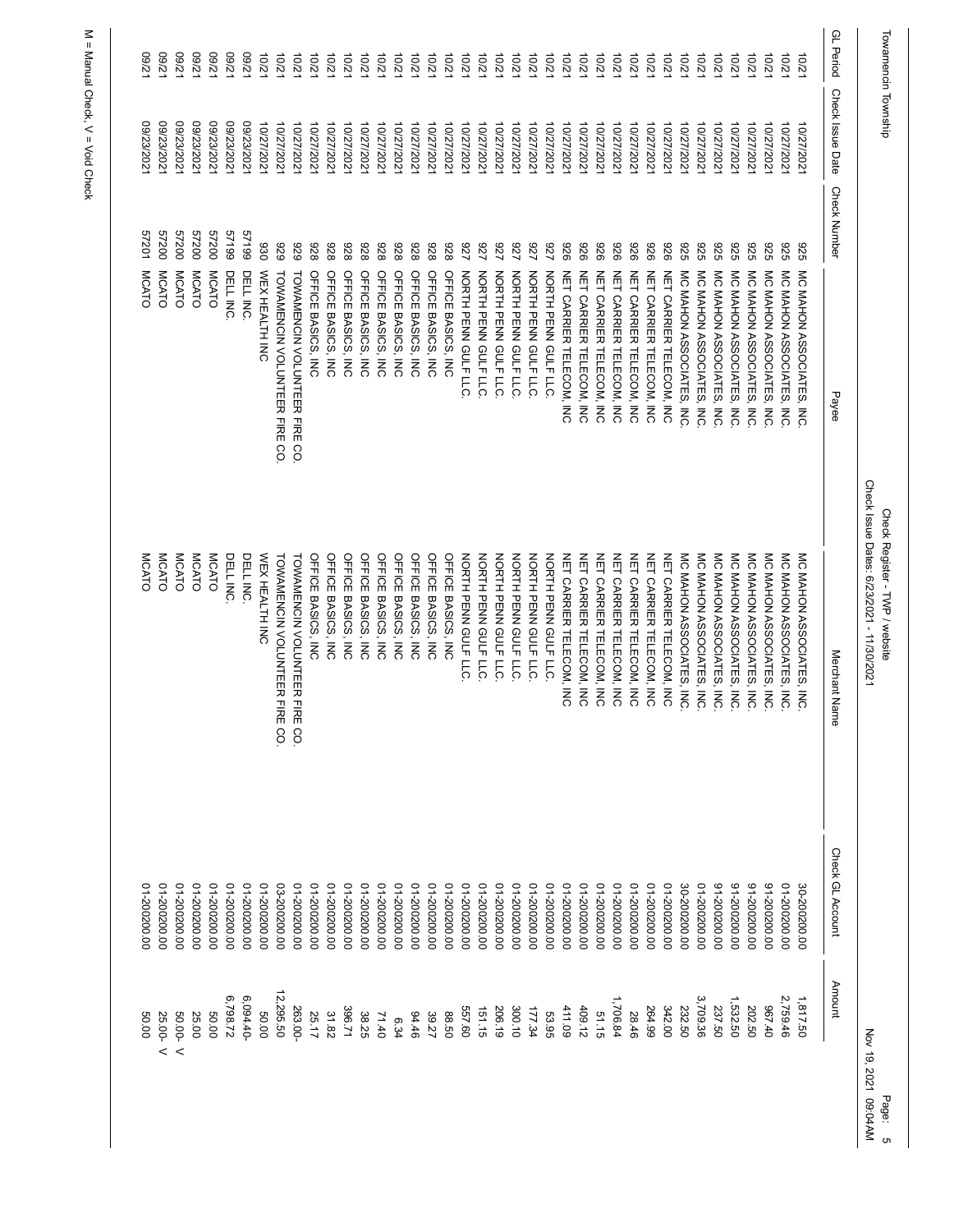|                  | Towamencin Township |                     |                                 | Check Issue Dates: 6/23/2021 - 11/30/2021<br>Check Register - TWP / website |                  | Nov 19, 202   |
|------------------|---------------------|---------------------|---------------------------------|-----------------------------------------------------------------------------|------------------|---------------|
| <b>GL</b> Period | Check Issue Date    | <b>Check Number</b> | Payee                           | Merchant Nam<br>ወ                                                           | Check GL Account | <b>Amount</b> |
| .7/60            | 09/23/202           | 57201               | MCATO                           | MCATO                                                                       | 01-200200.00     | 25.00         |
| 17/60            | 09/23/202           | 27202               | RIGGS INSULATION INC            | RIGGS INSULATION INC                                                        | 00'002002-10     | 775.00        |
| 17/60            | 09/23/202           | 57203               | <b>PARTNERS PRESS INC</b>       | <b>PARTNERS PRESS INC</b>                                                   | 05-200200.00     | 2,331.76      |
| 7/60             | 09/22/2021          | 57204               | ANDERSON ENTERTAINMENT MGMT INC | <b>ANDERSON ENTERTAINMENT M</b><br><b>GMT INC</b>                           | 05-200200.00     | 2,125.00      |
| 12/01            | 10/05/202           | 57205               | PECO (ALL BUILDINGS)            | PECO (ALL BUILDINGS)                                                        | 00'002002-10     | 21.15         |
| 10/21            | 10/05/2021          | <b>57205</b>        | PECO (ALL BUILDINGS)            | PECO (ALL BUILDINGS)                                                        | 00'002002-10     | 358.20        |
| 10/21            | 10/05/2021          | 57205               | PECO (ALL BUILDINGS)            | PECO (ALL BUILDINGS)                                                        | 05-200200.00     | 47.10         |
| $-2/2$           | 10/05/202           | 57205               | PECO (ALL BUILDINGS             | PECO (ALL BUILDINGS)                                                        | 05-200200.00     | 28.70         |
| 10/21            | 10/05/2021          | 57205               | PECO (ALL BUILDINGS)            | PECO (ALL BUILDINGS)                                                        | 02-200200.00     | 14.14         |
| 10/21            | 10/05/2021          | 57205               | PECO (ALL BUILDINGS)            | PECO (ALL BUILDINGS)                                                        | 00'002002-10     | 30.73         |
| $-201$           | 10/05/202           | 57205               | PECO (ALL BUILDINGS             | PECO (ALL BUILDINGS)                                                        | 00'002002-10     | 173.35        |
| 10/21            | 10/05/202           | 57205               | PECO (ALL BUILDINGS             | PECO (ALL BUILDINGS)                                                        | 05-200200.00     | 102.65        |
| 10/21            | 10/05/2021          | 57205               | PECO (ALL BUILDINGS             | PECO (ALL BUILDINGS)                                                        | 06-200200.00     | 2,818.53      |
| $-2001$          | 10/05/202           | 57205               | PECO (ALL BUILDINGS             | PECO (ALL BUILDINGS)                                                        | 00'002002-10     | 133.68        |
| 10/2             | 10/05/202           | 57205               | PECO (ALL BUILDINGS             | PECO (ALL BUILDINGS)                                                        | 00'002002-10     | 601.25        |
| 12/01            | 10/05/2021          | 90725               | GREGORY NARDI                   | GREGORY NARDI                                                               | 05-200200.00     | 80.00         |
| 10/21            | 10/14/2021          | 27207               | DELL INC.                       | DELL INC.                                                                   | 00'002002-10     | 6,094.40      |
| 10/2             | 10/14/2021          | 87208               | PAUL WIECHEC                    | PAUL WIECHEC                                                                | 00'002002-10     | 47.49         |
| 10/2             | 10/14/202           | 60725               | STANDARD INSURANCE COMPANY      | STANDARD INSURANCE COMPANY                                                  | 01-200200.00     | 28.46         |
| 10/21            | 10/14/2021          | 60ZZ9               | STANDARD INSURANCE COMPANY      | STANDARD INSURANCE COMPANY                                                  | 00'002002-10     | 104.36        |
| 10/21            | 10/14/2021          | 60ZZ9               | STANDARD INSURANCE COMPANY      | STANDARD INSURANCE COMPANY                                                  | 00'002002-10     | 37.95         |
| $-201$           | 10/14/202           | 60ZZ9               | STANDARD INSURANCE COMPANY      | <b>STANDARD INSURANCE</b><br>COMPANY                                        | 00'002002-10     | 502.85        |
| 10/21            | 10/14/2021          | 60ZZ9               | STANDARD INSURANCE COMPANY      | STANDARD INSURANCE COMPANY                                                  | 00'002002-10     | 9.49          |
| 10/21            | 10/14/2021          | 60725               | STANDARD INSURANCE COMPANY      | STANDARD INSURANCE COMPANY                                                  | 00'002002-10     | 47.44         |
| $-201$           | 10/14/202           | 60725               | STANDARD INSURANCE COMPANY      | STANDARD INSURANCE COMPANY                                                  | 01-200200.00     | 18.98         |
| 10/2             | 10/14/2021          | 60ZZS               | STANDARD INSURANCE COMPANY      | STANDARD INSURANCE COMPANY                                                  | 00'002002-10     | 151.80        |
| 10/21            | 10/14/2021          | 60ZZS               | STANDARD INSURANCE COMPANY      | STANDARD INSURANCE COMPANY                                                  | 05-200200.00     | 47.44         |
| $-201$           | 10/27/2021          | 01719               | <b>ACTIVITY GROUP</b>           | <b>ACTIVITY GROUP</b>                                                       | 01-200200.00     | 193.00        |
| 10/2             | 10/27/2021          | 57211               | ALL POINTS REPORTING            | <b>ALL POINTS REPORTING</b>                                                 | 00'002002-16     | 440.55        |
| 10/2             | 10/27/2021          | 57211               | ALL POINTS REPORTING            | ALL POINTS REPORTING                                                        | 00'002002-16     | 512.10        |
| 10/21            | 10/27/2021          | 57211               | ALL POINTS REPORTING            | ALL POINTS REPORTING                                                        | 00'002002-16     | 100.00        |
| 10/2             | 10/27/202           | 57211               | ALL POINTS REPORTING            | ALL POINTS REPORTING                                                        | 00'002002-10     | 388.25        |
| 201              | 10/27/202           | 57211               | ALL POINTS REPORTING            | ALL POINTS REPORTING                                                        | 00'002002-16     | 400.80        |
| 10/21            | 10/27/2021          | 27212               | ANDREW GERTH PLUMBING           | ANDREW GERTH PLUMBING                                                       | 00'002002-10     | 80.00         |
| $-2701$          | 10/27/2021          | 57213               | APEX ELEVATOR INSPECTION & TES  | APEX ELEVATOR INSPECTION &<br><b>TES</b>                                    | 00'002002-10     | 00.00         |
| 10/2             | 10/27/202           | 57214               | BOROWSKI HOME IMPDOVENT INC     | BOROWSKI HONE IMPROVENTHING                                                 | 30-200200.00     | 450.00        |
| 10/21            | 10/27/2021          | 57215               | BURSICH ASSOC. INC.             | BURSICH ASSOC. INC.                                                         | 18-200200.00     | 05'976        |
| 10/21            | 10/27/2021          | 57216               | CKS ENGINEERS, INC              | CKS ENGINEERS, INC                                                          | 00'002002-10     | 1,184.60      |
| 10/21            | 10/27/202           | 91719               | CKS ENGINEERS, INC              | CKS ENGINEERS, INC                                                          | 01-200200.00     | 1,873.30      |
| $\overline{2,0}$ | 10/27/202           | 91219               | CKS ENGINEERS, INC              | <b>CKS ENGINEERS, INC</b>                                                   | 30-200200.00     | 02'129        |
|                  |                     |                     |                                 |                                                                             |                  |               |

> Page: 6<br>Page: 6<br>6<br>MAAM Nov 19, 2021 09:04AM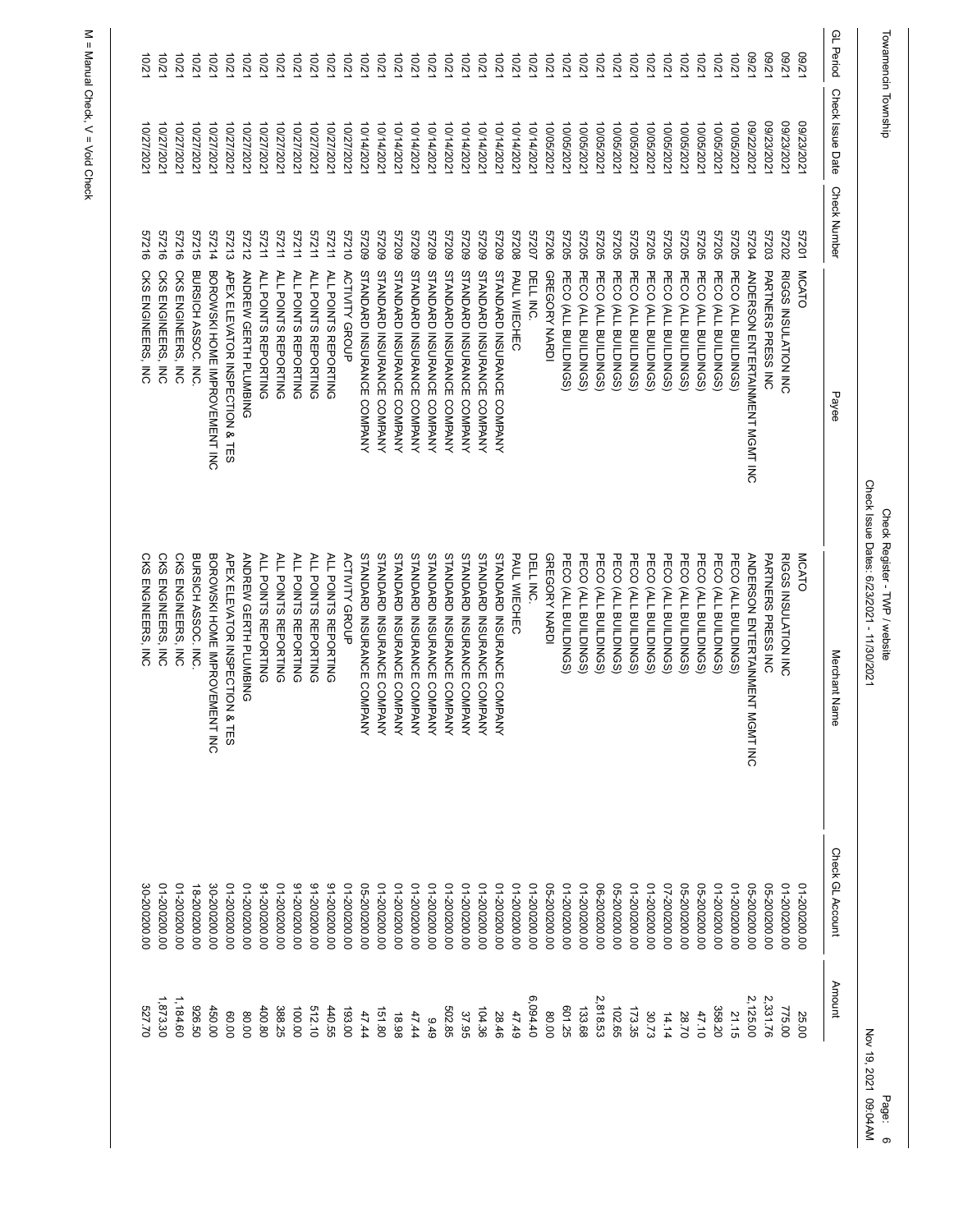| Towamencin Township |                  |                                                     |                | Check Issue Dates: 6/23/2021 - 11/30/2021<br>Check Register - TWP / website |                  | Nov 19, 2021 09:04AM<br>Page: |  |
|---------------------|------------------|-----------------------------------------------------|----------------|-----------------------------------------------------------------------------|------------------|-------------------------------|--|
| GL Period           | Check Issue Date | <b>Check Number</b>                                 | Payee          | Merchant Name                                                               | Check GL Account | Amount                        |  |
| 201                 | 10/27/202        | 91719<br><b>CKS</b><br>ENGINEERS,<br>ξ              |                | <b>CKS</b><br><b>ENGINEERS</b><br>ξ                                         | 00'002002-08     | 263.00                        |  |
| 12/01               | 10/27/2021       | 91219<br><b>CKS</b><br>ENGINEERS,<br>ξ              |                | CKS<br>ENGINEERS,<br>ξ                                                      | 30-200200.00     | 58.50                         |  |
| 12/01               | 10/27/2021       | 91219<br><b>CKS</b><br>ENGINEERS,<br>ξ              |                | <b>CKS</b><br>ENGINEERS,<br>์<br>ลี                                         | 00'002002-16     | 26.00                         |  |
| 12/01               | 10/27/2021       | 91219<br><b>CKS</b><br>ENGINEERS,<br>$\overline{5}$ |                | <b>CKS</b><br>ENGINEERS,<br>$\overline{5}$                                  | 00'002002-10     | 1,348.70                      |  |
| 12/01               | 10/27/2021       | 57216<br><b>CKS</b><br>ENGINEERS,<br>$\overline{5}$ |                | <b>CKS</b><br>ENGINEERS,<br>$\overline{5}$                                  | 00'002002-16     | 47.00                         |  |
| 10/21               | 10/27/202        | 57216<br><b>CKS</b><br>ENGINEERS,<br>$\overline{5}$ |                | <b>CKS</b><br>ENGINEERS,<br>$\overline{5}$                                  | 00'002002-16     | 73.75                         |  |
| 10/21               | 10/27/2021       | 57216<br><b>CKS</b><br>ENGINEERS,<br>$\overline{5}$ |                | <b>CKS</b><br>ENGINEERS,<br>$\overline{5}$                                  | 00'002002-16     | 185.50                        |  |
| 12/01               | 10/27/2021       | 57216<br><b>CKS</b><br>ENGINEERS,<br>$\overline{5}$ |                | <b>CKS</b><br>ENGINEERS,<br>$\overline{5}$                                  | 00'002002-16     | 246.00                        |  |
| $-201$              | 10/27/202        | 57216<br>CKS<br>ENGINEERS,<br>$\overline{5}$        |                | <b>CKS</b><br>ENGINEERS,<br>$\overline{5}$                                  | 00'002002-16     | 3,101.41                      |  |
| 10/21               | 10/27/2021       | 57216<br><b>CKS</b><br>ENGINEERS,<br>ξ              |                | <b>CKS</b><br>ENGINEERS, INC                                                | 00'002002-16     | 423.52                        |  |
| 10/21               | 10/27/2021       | 57216<br><b>CKS</b><br>ENGINEERS,<br>$\overline{5}$ |                | <b>CKS</b><br>ENGINEERS,<br>์<br>ลี                                         | 00'002002-16     | 61.40                         |  |
| 12/01               | 10/27/2021       | 91719<br><b>CKS</b><br>ENGINEERS,<br>ξ              |                | <b>CKS</b><br>ENGINEERS,<br>$\overline{5}$                                  | 00'002002-16     | 603.00                        |  |
| 12/01               | 10/27/2021       | 57216<br><b>CKS</b><br>ENGINEERS,<br>$\overline{5}$ |                | <b>CKS</b><br>ENGINEERS,<br>$\overline{5}$                                  | 00'002002-16     | 201.03                        |  |
| 12/01               | 10/27/202        | 91219<br><b>CKS</b><br>ENGINEERS,<br>$\overline{5}$ |                | <b>CKS</b><br>ENGINEERS, INC                                                | 00'002002-16     | 2,039.00                      |  |
| 10/21               | 10/27/2021       | 91719<br>CKS ENGINEERS,<br>์≡<br>ลี                 |                | CKS<br>ENGINEERS, INC                                                       | 00'002002-16     | 117.00                        |  |
| 12/01               | 10/27/2021       | 91216<br>CKS ENGINEERS, INC                         |                | <b>CKS ENGINEERS, INC</b>                                                   | 00'002002-16     | 625.45                        |  |
| $-2001$             | 10/27/202        | 57217<br>COLONIAL OIL INDUSTRIES                    | $\overline{5}$ | COLONIAL OIL INDUSTRIES INC                                                 | 00'002002-10     | 807.94                        |  |
| 10/21               | 10/27/2021       | 57217<br>COLONIAL OIL INDUSTRIES                    | i<br>Ko        | COLONIAL OIL INDUSTRIES INC                                                 | 00'002002-10     | 26.05                         |  |
| 10/21               | 10/27/2021       | 57217<br>COLONIAL OIL INDUSTRIES                    | $\frac{1}{5}$  | COLONIAL OIL INDUSTRIES INC                                                 | 00'002002-10     | 13.03                         |  |
| 12/01               | 10/27/202        | 57217<br>COLONIAL OIL INDUSTRIES INC                |                | COLONIAL OIL INDUSTRIES INC                                                 | 00'002002-10     | 351.85                        |  |
| 12/01               | 10/27/2021       | 57217<br>COLONIAL OIL INDUSTRIES                    | $\overline{5}$ | COLONIAL OIL INDUSTRIES INC                                                 | 05-200200.00     | 52.13                         |  |
| 12/01               | 10/27/202        | 57217<br>COLONIAL OIL INDUSTRIES                    | $\overline{5}$ | COLONIAL OIL INDUSTRIES INC                                                 | 03-200200.00     | 13.03                         |  |
| 10/21               | 10/27/2021       | 57217<br>COLONIAL OIL INDUSTRIES INC                |                | COLONIAL OIL INDUSTRIES INC                                                 | 00'002002-10     | 39.10                         |  |
| 12/01               | 10/27/2021       | 57217<br>COLONIAL OIL INDUSTRIES                    | $\frac{1}{5}$  | COLONIAL OIL INDUSTRIES INC                                                 | 00'002002-10     | 483.04                        |  |
| 12/01               | 10/27/202        | 57217<br>COLONIAL OIL INDUSTRIES                    | $\overline{5}$ | COLONIAL OIL INDUSTRIES INC                                                 | 05-200200.00     | 87.22                         |  |
| 10/21               | 10/27/2021       | 57217<br>COLONIAL OIL INDUSTRIES                    | ₹<br>S         | COLONIAL OIL INDUSTRIES INC                                                 | 00'002002-10     | 20.13                         |  |
| 10/21               | 10/27/2021       | 57217<br>COLONIAL OIL INDUSTRIES                    | $\overline{5}$ | COLONIAL OIL INDUSTRIES INC                                                 | 03-200200.00     | 80.49                         |  |
| 12/01               | 10/27/2021       | 57217<br>COLONIAL OIL INDUSTRIES                    | $\frac{1}{5}$  | COLONIAL OIL INDUSTRIES INC                                                 | 00'002002-10     | 1,175.29                      |  |
| 10/21               | 10/27/2021       | 57217<br>COLONIAL OIL INDUSTRIES                    | $\frac{1}{5}$  | COLONIAL OIL INDUSTRIES INC                                                 | 00'002002-10     | 37.92                         |  |
| 10/21               | 10/27/2021       | 57217<br>COLONIAL OIL INDUSTRIES                    | $\overline{5}$ | COLONIAL OIL INDUSTRIES INC                                                 | 00'002002-10     | 18.95                         |  |
| 10/21               | 10/27/2021       | 57217<br>COLONIAL OIL INDUSTRIES INC                |                | COLONIAL OIL INDUSTRIES INC                                                 | 00'002002-10     | 511.81                        |  |
| 12/01               | 10/27/2021       | 57217<br>COLONIAL OIL INDUSTRIES                    | $\overline{5}$ | COLONIAL OIL INDUSTRIES INC                                                 | 05-200200.00     | 75.83                         |  |
| 10/21               | 10/27/202        | 57217<br>COLONIAL OIL INDUSTRIES                    | $\overline{5}$ | COLONIAL OIL INDUSTRIES INC                                                 | 03-200200.00     | 18.95                         |  |
| 10/21               | 10/27/2021       | 57217<br>COLONIAL OIL INDUSTRIES                    | ₹<br>5         | COLONIAL OIL INDUSTRIES INC                                                 | 00'002002-10     | 56.87                         |  |
| 10/21               | 10/27/2021       | 57217<br>COLONIAL OIL INDUSTRIES                    | $\frac{1}{5}$  | COLONIAL OIL INDUSTRIES INC                                                 | 00'002002-10     | 829.94                        |  |
| $-201$              | 10/27/2021       | 57217<br>COLONIAL OIL INDUSTRIES                    | $\frac{1}{5}$  | COLONIAL OIL INDUSTRIES INC                                                 | 00'002002-10     | 26.78                         |  |
| 10/21               | 10/27/2021       | 57217<br>COLONIAL OIL INDUSTRIES                    | $\overline{5}$ | COLONIAL OIL INDUSTRIES INC                                                 | 00'002002-10     | 13.38                         |  |
| 10/21               | 10/27/2021       | 57217<br>COLONIAL OIL INDUSTRIES                    | ₹<br>S         | COLONIAL OIL INDUSTRIES INC                                                 | 00'002002-10     | 361.42                        |  |
| 10/21               | 10/27/2021       | 57217<br>COLONIAL OIL INDUSTRIES INC                |                | COLONIAL OIL INDUSTRIES INC                                                 | 05-200200.00     | 53.55                         |  |
| $\overline{5}$      | 10/27/2021       | 57217<br>COLONIAL OIL INDUSTRIES                    | ₹<br>S         | COLONIAL OIL INDUSTRIES INC                                                 | 03-200200.00     | 13.38                         |  |
|                     |                  |                                                     |                |                                                                             |                  |                               |  |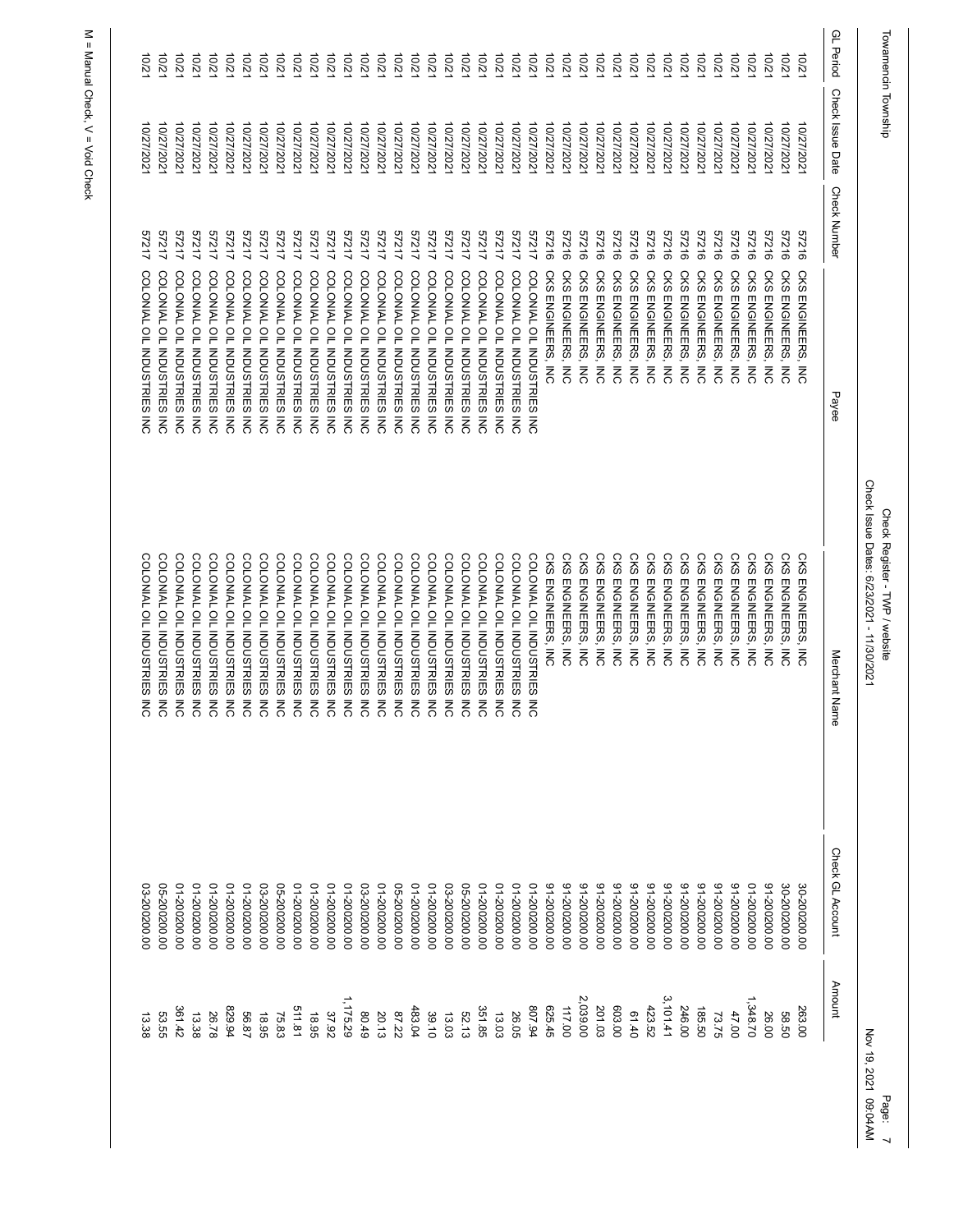| Towamencin Township |                          |                     |                                                                           | Check Issue Dates: 6/23/2021 - 11/30/2021<br>Check Register - TWP / website |                              | Nov 19, 2021 09:04AM<br>Page: |
|---------------------|--------------------------|---------------------|---------------------------------------------------------------------------|-----------------------------------------------------------------------------|------------------------------|-------------------------------|
| <b>GL</b> Period    | Check Issue Date         | <b>Check Number</b> | Payee                                                                     | Merchant Name                                                               | Check GL Account             | Amount                        |
| $-201$              | 10/27/202                | 57217               | COLONIAL OIL INDUSTRIES<br><b>NC</b>                                      | COLONIAL OIL INDUSTRIES INC                                                 | 00'002002-10                 | 40.16                         |
| 10/21               | 10/27/2021               | 57217               | COLONIAL OIL INDUSTRIES<br>ξ                                              | COLONIAL OIL INDUSTRIES INC                                                 | 00'002002-10                 | 350.75                        |
| 10/21               | 10/27/202                | 57217               | COLONIAL OIL INDUSTRIES INC                                               | COLONIAL OIL INDUSTRIES INC                                                 | 05-200200.00                 | 63.33                         |
| 10/21               | 10/27/2021               | 57217               | COLONIAL OIL INDUSTRIES<br><b>MC</b>                                      | COLONIAL OIL INDUSTRIES INC                                                 | 03-200200.00                 | 58.46                         |
| 10/21               | 10/27/2021               | 57217               | COLONIAL OIL INDUSTRIES<br>M<br>C                                         | COLONIAL OIL INDUSTRIES INC                                                 | 00'002002-10                 | 14.62                         |
| 10/21               | 10/27/2021               | 57217               | COLONIAL OIL INDUSTRIES INC                                               | COLONIAL OIL INDUSTRIES INC                                                 | 00'002002-10                 | 545.48                        |
| 10/21               | 10/27/2021               | 57217               | COLONIAL OIL INDUSTRIES<br>$\overline{5}$                                 | COLONIAL OIL INDUSTRIES INC                                                 | 05-200200.00                 | 88.49                         |
| 10/21               | 10/27/202                | 57217               | COLONIAL OIL INDUSTRIES<br>M<br>6                                         | COLONIAL OIL INDUSTRIES INC                                                 | 03-200200.00                 | 26'06                         |
| 10/21               | 10/27/2021               | 57217               | COLONIAL OIL INDUSTRIES<br>ξ                                              | COLONIAL OIL INDUSTRIES INC                                                 | 00'002002-10                 | 22.73                         |
| 10/21               | 10/27/2021               | 57217               | COLONIAL OIL INDUSTRIES<br>ξ                                              | COLONIAL OIL INDUSTRIES INC                                                 | 00'002002-10                 | 499.66                        |
| 10/21               | 10/27/2021               | 57217               | COLONIAL OIL INDUSTRIES<br>MC<br>C                                        | COLONIAL OIL INDUSTRIES INC                                                 | 05-200200.00                 | 80.22                         |
| 10/21               | 10/27/2021               | 57217               | COLONIAL OIL INDUSTRIES INC                                               | COLONIAL OIL INDUSTRIES INC                                                 | 03-200200.00                 | 83.28                         |
| 10/21               | 10/27/2021               | 57217               | COLONIAL OIL INDUSTRIES<br>$\overline{5}$                                 | COLONIAL OIL INDUSTRIES INC                                                 | 00'002002-10                 | 20.82                         |
| 10/21               | 10/27/2021               | 57217               | COLONIAL OIL INDUSTRIES INC                                               | COLONIAL OIL INDUSTRIES INC                                                 | 00'002002-10                 | 338.13                        |
| 10/21               | 10/27/2021               | 57217               | COLONIAL OIL INDUSTRIES<br>$\overline{5}$                                 | COLONIAL OIL INDUSTRIES INC                                                 | 05-200200.00                 | 61.05                         |
| 10/21<br>10/21      | 10/27/2021<br>10/27/2021 | 57217<br>57217      | COLONIAL OIL INDUSTRIES<br>COLONIAL OIL INDUSTRIES<br>$\overline{5}$<br>ξ | COLONIAL OIL INDUSTRIES INC<br>COLONIAL OIL INDUSTRIES INC                  | 00'002002-10<br>03-200200.00 | 14.09<br>56.36                |
| 10/21               | 10/27/2021               | 57217               | COLONIAL OIL INDUSTRIES<br>ξ                                              | COLONIAL OIL INDUSTRIES INC                                                 | 00'002002-10                 | 780.81                        |
| 10/21               | 10/27/202                | 57217               | COLONIAL OIL INDUSTRIES<br><b>NC</b>                                      | COLONIAL OIL INDUSTRIES INC                                                 | 00'002002-10                 | 25.19                         |
| 10/21               | 10/27/2021               | 57217               | COLONIAL OIL INDUSTRIES<br>ξ                                              | COLONIAL OIL INDUSTRIES INC                                                 | 00'002002-10                 | 12.59                         |
| 10/21               | 10/27/2021               | 57217               | COLONIAL OIL INDUSTRIES INC                                               | COLONIAL OIL INDUSTRIES INC                                                 | 00'002002-10                 | 340.04                        |
| 10/21               | 10/27/2021               | 57217               | COLONIAL OIL INDUSTRIES<br>MC<br>C                                        | COLONIAL OIL INDUSTRIES INC                                                 | 05-200200.00                 | 50.38                         |
| 10/21               | 10/27/2021               | 57217               | COLONIAL OIL INDUSTRIES INC                                               | COLONIAL OIL INDUSTRIES INC                                                 | 03-200200.00                 | 12.59                         |
| 10/21               | 10/27/2021               | 57217               | COLONIAL OIL INDUSTRIES<br>$\overline{5}$                                 | COLONIAL OIL INDUSTRIES INC                                                 | 00'002002-10                 | 37.79                         |
| 10/21               | 10/27/2021               | 57217               | COLONIAL OIL INDUSTRIES INC                                               | COLONIAL OIL INDUSTRIES INC                                                 | 00'002002-10                 | 476.57                        |
| 10/21               | 10/27/2021               | 57217               | COLONIAL OIL INDUSTRIES<br>ξ                                              | COLONIAL OIL INDUSTRIES INC                                                 | 00'002002-10                 | 15.38                         |
| 10/21               | 10/27/2021               | 57217               | COLONIAL OIL INDUSTRIES INC                                               | COLONIAL OIL INDUSTRIES INC                                                 | 00'002002-10                 | 69 <sup>-</sup>               |
| 10/21               | 10/27/2021               | 57217               | COLONIAL OIL INDUSTRIES INC                                               | COLONIAL OIL INDUSTRIES INC                                                 | 00'002002-10                 | 207.55                        |
| 10/21               | 10/27/2021               | 57217               | COLONIAL OIL INDUSTRIES INC                                               | COLONIAL OIL INDUSTRIES INC                                                 | 05-200200.00                 | 30.75                         |
| 10/21               | 10/27/2021               | 57217               | COLONIAL OIL INDUSTRIES<br>$\overline{5}$                                 | COLONIAL OIL INDUSTRIES INC                                                 | 03-200200.00                 | 69'Z                          |
| 10/21               | 10/27/2021               | 57217               | COLONIAL OIL INDUSTRIES INC                                               | COLONIAL OIL INDUSTRIES INC                                                 | 00'002002-10                 | 23.06                         |
| 10/21               | 10/27/2021               | 87218               | COMMONWEALTH PRECAST, INC                                                 | COMMONWEALTH PRECAST, INC                                                   | 30-200200.00                 | 00'068                        |
| 10/21               | 10/27/2021               | 61219               | <b>CRAFCO INC</b>                                                         | CRAFCO INC                                                                  | 00'002002-10                 | 1,293.43                      |
| 10/21               | 10/27/2021               | 0ZZZ9               | DELL INC.                                                                 | DELL INC.                                                                   | 00'002002-10                 | 78.82                         |
| 10/21               | 10/27/2021               | 57220               | DELL INC.                                                                 | DELL INC.                                                                   | 00'002002-10                 | 86.61                         |
| 10/21               | 10/27/2021               | 57221               | EAGLE POWER & EQUIPMENT                                                   | EAGLE POWER & EQUIPMENT                                                     | 00'002002-10                 | 345.00                        |
| 10/21               | 10/27/2021               | 57222               | EAGLE POWER TURF & TRACTOR                                                | EAGLE POWER TURF & TRACTOR                                                  | 00'002002-10                 | 85.98                         |
| 10/21               | 10/27/2021               | 57223               | EXETER SUPPLY CO, INC.                                                    | EXETER SUPPLY CO, INC.                                                      | 30-200200.00                 | 1,724.00                      |
| 10/21               | 10/27/2021               | 57223               | EXETER SUPPLY CO, INC                                                     | EXETER SUPPLY CO, INC                                                       | 00'002002-08                 | 963.12                        |
| 12/01               | 10/27/2021               | 57223               | EXETER SUPPLY CO, INC                                                     | EXETER SUPPLY CO, INC                                                       | 00'002002-08                 | 331.18                        |
|                     |                          |                     |                                                                           |                                                                             |                              |                               |

Page: 8<br>21 09:04AM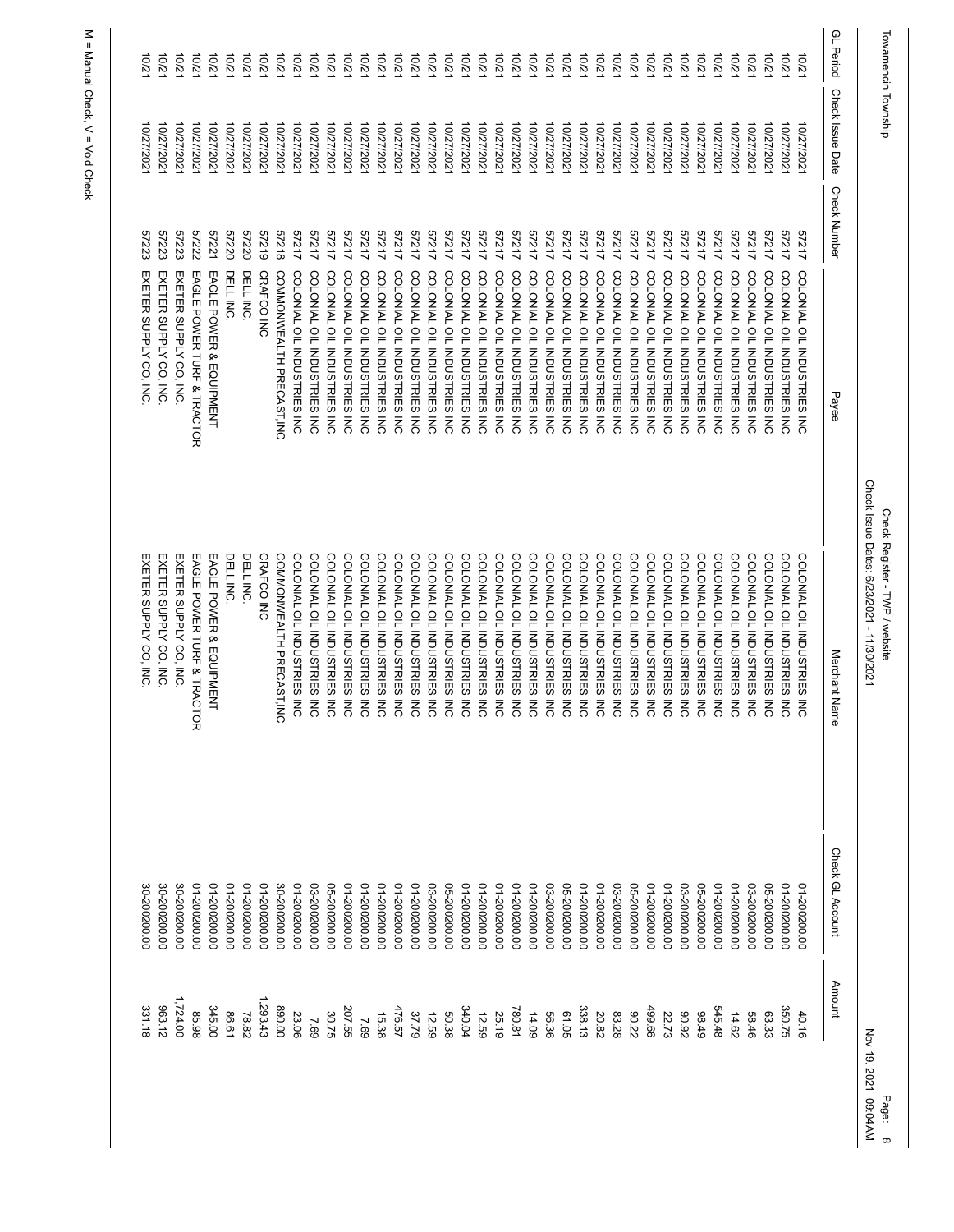| 190.00                        | 00'002002-10     | SOUND MANAGEMENT INC                                                        | SOUND MANAGEMENT INC           | 97246               | 10/27/202           | 12/01            |
|-------------------------------|------------------|-----------------------------------------------------------------------------|--------------------------------|---------------------|---------------------|------------------|
| 4,610.00                      | 18-200200.00     | SIMONE AND COLLINS                                                          | SIMONE AND COLLINS             | 57245               | 10/27/2021          | 10/21            |
| 11.03                         | 00'002002-10     | SHERWIN WILLIAMS CO.                                                        | SHERWIN WILLIAMS CO.           | 57244               | 10/27/2021          | 10/21            |
| 6,762.60                      | 09-200200.00     | SEWER SPECIALITY SVC,CO.INC                                                 | SEWER SPECIALITY SVC, CO. INC  | 57243               | 10/27/202           | 10/2             |
| 10,865.12                     | 00'002002-08     | ROAD-CON INC                                                                | ROAD-CON INC                   | 27242               | 10/27/2021          | $-2701$          |
| 195,327.30                    | 30-200200.00     | ROAD-CON INC                                                                | ROAD-CON INC                   | 27242               | 10/27/2021          | 10/21            |
| 390.10                        | 01-200200.00     | <b>PURE CLEANERS</b>                                                        | <b>PURE CLEANERS</b>           | 57241               | 10/27/202           | 201              |
| 75.00                         | 00'002002-10     | PRO SHRED SECURITY                                                          | PRO SHRED SECURITY             | 07240               | 10/27/2021          | 10/2             |
| 63.69                         | 00'002002-10     | PPL ELECTRIC UTILITIES                                                      | PPL ELECTRIC UTILITIES         | 57239               | 10/27/2021          | 10/21            |
| 32.26                         | 00'002002-10     | PPL ELECTRIC UTILITIES                                                      | PPL ELECTRIC UTILITIES         | 6223                | 10/27/202           | 12/01            |
| 463.80                        | 00'002002-10     | PHILA OCCHEALTH                                                             | PHILA OCCHEALTH                | 57238               | 10/27/2021          | $-201$           |
| 153.18                        | 00'002002-10     | PENN-HOLO SALES                                                             | PENN-HOLO SALES                | 57237               | 10/27/202           | $-201$           |
| 120.00                        | 00'002002-10     | PECO ENERGY CO.                                                             | PECO ENERGY CO.                | 57236               | 10/27/2021          | 10/21            |
| 2,733.40                      | 05-200200.00     | <b>PARTNERS PRESS INC</b>                                                   | <b>PARTNERS PRESS INC</b>      | 57235               | 10/27/2021          | 10/2             |
| 3,215.00                      | 01-200200.00     | OTIS ELEVATOR COMPANY INC                                                   | OTIS ELEVATOR COMPANY INC      | 57234               | 10/27/202           | $-201$           |
| 17,765.00                     | 30-200200.00     | Oliver Fire Protection & Secur                                              | Oliver Fire Protection & Secur | 57233               | 10/27/2021          | 10/21            |
| 425.00                        | 00'002002-10     | Oliver Fire Protection & Secur                                              | Oliver Fire Protection & Secur | 57233               | 10/27/2021          | 10/21            |
| 123.50                        | 00'002002-10     | NORTH PENN CAR WASH INC                                                     | NORTH PENN CAR WASH INC        | 57232               | 10/27/202           | $-2/2$           |
| 10.00                         | 00'002002-10     | <b>NAPA AUTO PARTS</b>                                                      | <b>NAPAAUTO PARTS</b>          | 57231               | 10/27/2021          | 12/01            |
| 2,946.90                      | 30-200200.00     | NACEVILLE MATERIALS                                                         | NACEVILLE MATERIALS            | 57230               | 10/27/2021          | 10/21            |
| 1,320.58                      | 30-200200.00     | NACEVILLE MATERIALS                                                         | NACEVILLE MATERIALS            | 57230               | 10/27/202           | 10/2             |
| 171.36                        | 30-200200.00     | NACEVILLE MATERIALS                                                         | NACEVILLE MATERIALS            | 57230               | 10/27/2021          | $-2/2$           |
| 5,600.00                      | 05-200200.00     | N.P. MOYER TREE SERVICE INC                                                 | N.P. MOYER TREE SERVICE INC    | 62229               | 10/27/2021          | 10/21            |
| 30.37                         | 00'002002-10     | MCDONALD UNIFORMS                                                           | MCDONALD UNIFORMS              | 57228               | 10/27/202           | 12/01            |
| 77.64                         | 00'002002-10     | MCDONALD UNIFORMS                                                           | MCDONALD UNIFORMS              | 57228               | 10/27/202           | 10/2             |
| 24.64                         | 00'002002-10     | LOWE'S BUSINESS ACCOUNT                                                     | LOWE'S BUSINESS ACCOUNT        | 57227               | 10/27/202           | $-2001$          |
| 12.34                         | 00'002002-90     | LOWE'S BUSINESS ACCOUNT                                                     | LOWE'S BUSINESS ACCOUNT        | 57227               | 10/27/2021          | 12/01            |
| 23.99                         | 07-200200.00     | LOWE'S BUSINESS ACCOUNT                                                     | LOWE'S BUSINESS ACCOUNT        | 57227               | 10/27/202           | 10/21            |
| 528.60-                       | 30-200200.00     | LOWE'S BUSINESS ACCOUNT                                                     | -OWE'S BUSINESS ACCOUNT        | 57227               | 10/27/202           | 10/2             |
| 46.84                         | 00'002002-10     | <b>LOWE'S BUSINESS ACCOUNT</b>                                              | LOWE'S BUSINESS ACCOUNT        | 57227               | 10/27/2021          | 10/21            |
| 178.82                        | 30-200200.00     | LOWE'S BUSINESS ACCOUNT                                                     | LOWE'S BUSINESS ACCOUNT        | 57227               | 10/27/2021          | 10/21            |
| 30.18                         | 30-200200.00     | LOWE'S BUSINESS ACCOUNT                                                     | -OWE'S BUSINESS ACCOUNT        | 57227               | 10/27/202           | 10/2             |
| 528.60                        | 30-200200.00     | LOWE'S BUSINESS ACCOUNT                                                     | -OWE'S BUSINESS ACCOUNT        | 57227               | 10/27/2021          | 10/21            |
| 41.35                         | 00'002002-10     | LOWE'S BUSINESS ACCOUNT                                                     | LOWE'S BUSINESS ACCOUNT        | 57227               | 10/27/2021          | 10/21            |
| 515.78                        | 30-200200.00     | LOWE'S BUSINESS ACCOUNT                                                     | LOWE'S BUSINESS ACCOUNT        | 57227               | 10/27/202           | 10/21            |
| 151.96                        | 30-200200.00     | LOWE'S BUSINESS ACCOUNT                                                     | LOWE'S BUSINESS ACCOUNT        | 57227               | 10/27/202           | 10/2             |
| 00'649                        | 30-200200.00     | LOWE'S BUSINESS ACCOUNT                                                     | LOWE'S BUSINESS ACCOUNT        | 57227               | 10/27/202           | 12/01            |
| 450.00                        | 06-200200.00     | HOPPES, KYLE SCOTT                                                          | HOPPES, KYLE SCOTT             | 57226               | 10/27/2021          | 10/21            |
| 588.00                        | 00'002002-10     | GREATAMERICA FINANCIAL SERVICE                                              | GREATAMERICA FINANCIAL SERVICE | 57225               | 10/27/202           | 10/2             |
| 105.00                        | 01-200200.00     | FP FINANCE PROGRAM                                                          | FP FINANCE PROGRAM             | 57224               | 10/27/202           | $\overline{201}$ |
| Amount                        | Check GL Account | Merchant Nam<br>ወ                                                           | Payee                          | <b>Check Number</b> | Check Issue Date    | GL Period        |
| Nov 19, 2021 09:04AM<br>Page: |                  | Check Issue Dates: 6/23/2021 - 11/30/2021<br>Check Register - TWP / website |                                |                     | Towamencin Township |                  |
|                               |                  |                                                                             |                                |                     |                     |                  |

Page: 9<br>09:04AM<br>09:04AM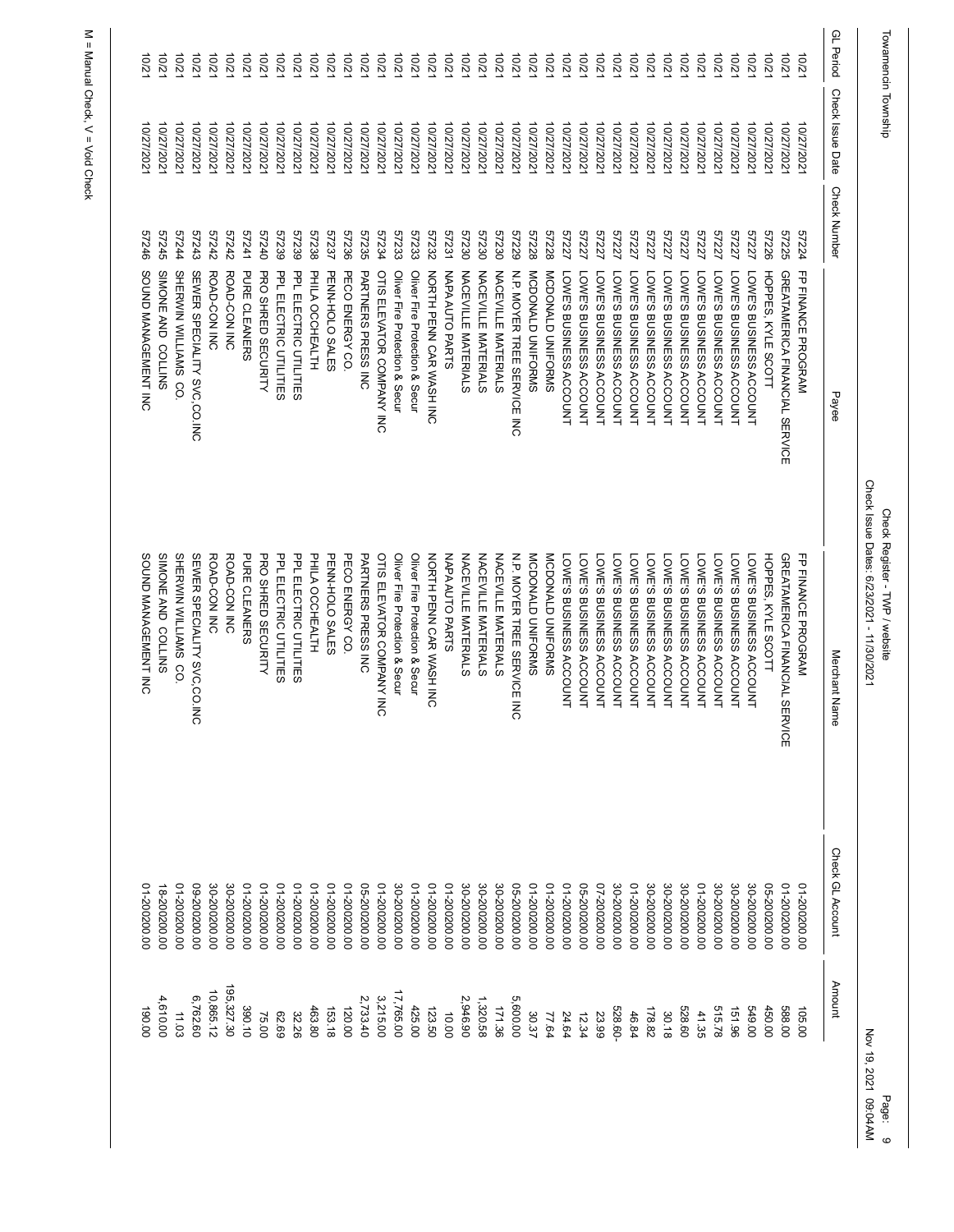Summary by General Ledger Account Number Summary by General Ledger Account Number

| 01406-314.00 | 01-406-311.00 | 01-406-210.00 | 01406-156.00 | 01-403-450.00 | 01-401-451.00 | 01-401-156.00 | 01-400-460.00 | 01-355-060.00 | 01-322-800.00 | 01-200200.00 | 01-145000.00 | GL Account    |
|--------------|---------------|---------------|--------------|---------------|---------------|---------------|---------------|---------------|---------------|--------------|--------------|---------------|
| 81.78        | 00.05         | 323.44        | 8,966.33     | 28.46         | 131.32        | 2,231.41      | 100.00        | ġ             | 120.00        | 6,849.51     | 289.37       | <b>Debit</b>  |
| ġ            | g             | g             | ġ            | ġ             | ġ             | ġ             | 50.00-        | 263.00-       | io<br>S       | 237,108.99-  | ġ            | <b>Credit</b> |
| 81.78        | 00.05         | 323.44        | 8,966.33     | 28.46         | 131.32        | 2,231.41      | 50.00         | 263.00-       | 120.00        | 230,259.48   | 289.37       | Proof         |

M = Manual Check, V = Void Check M = Manual Check, V = Void Check

> Page: 10<br>09:04AM<br>09:04AM Page: 10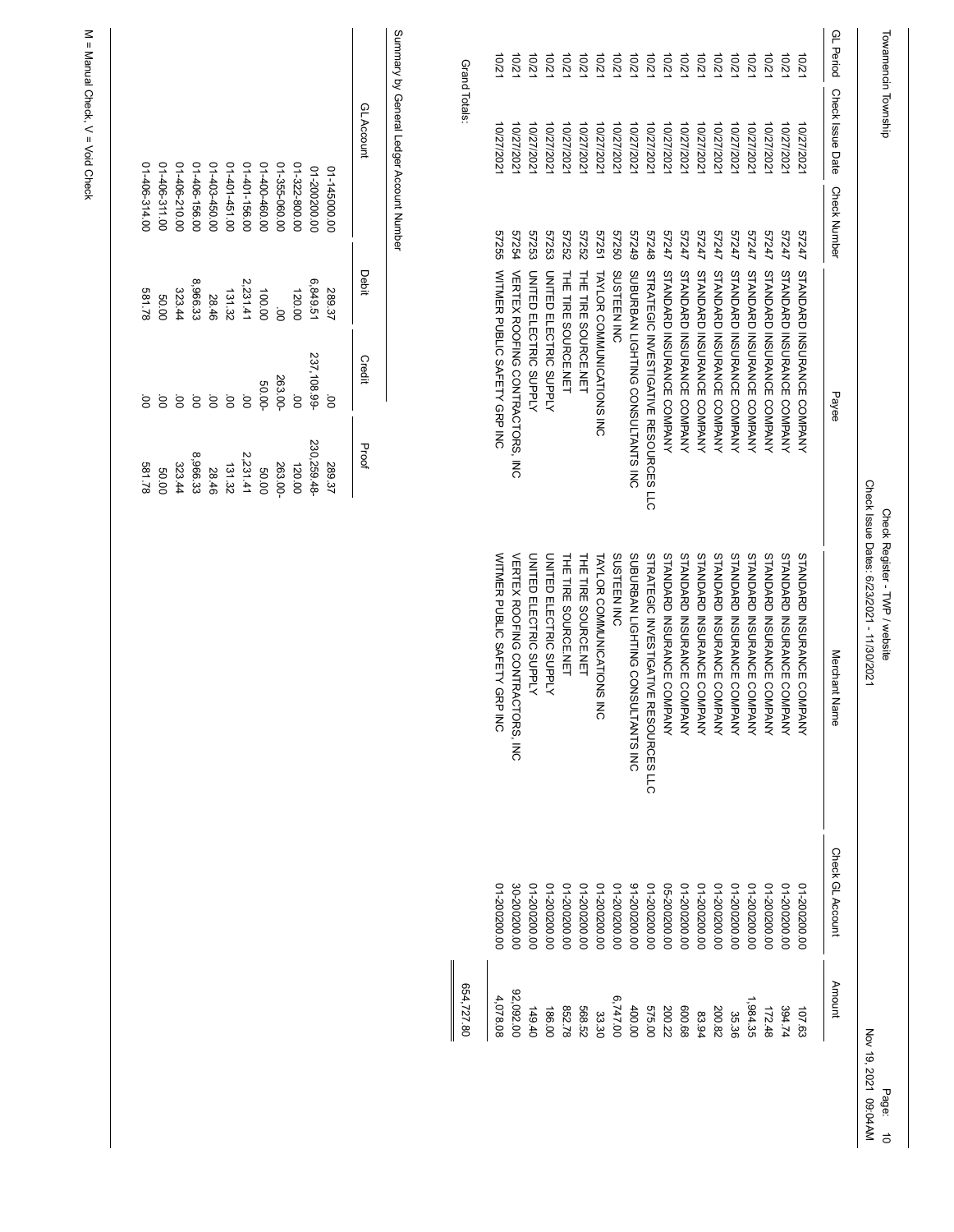| 01414-314.01<br>01414-315.00 | 01-414-314.00 | 01-414-313.00 | 01-414-156.00 | 01-413-321.00 | 01-413-314.00 | 01413-310.00 | $01 - 413 - 156.00$ | 01410460.00 | 01410451.00 | 01410-374.00 | 01410-341.00 | 01410-325.00 | 01410-321.00 | 01410-251.00 | 01410-239.00   | 01410-238.00 | 01410-231.00    | 01410-220.09    | 10-220.07       | 01410-220.05 | 410-220.03 | 01410-220.01 | 01410-210.00 | 01410-163.00 | 01410-156.00 | 01-409-450.00 | 01-409-373.00 | 01-409-366.00 | 01-409-220.00  | 01-407-450.00 | 01-407-374.00 | 01-407-321.00  | 01-407-220.00   | 01-407-156.00  | 01406-460.00 | 01-406-450.00 | 01-406-342.00 | 01-406-321.00  | GL Account |
|------------------------------|---------------|---------------|---------------|---------------|---------------|--------------|---------------------|-------------|-------------|--------------|--------------|--------------|--------------|--------------|----------------|--------------|-----------------|-----------------|-----------------|--------------|------------|--------------|--------------|--------------|--------------|---------------|---------------|---------------|----------------|---------------|---------------|----------------|-----------------|----------------|--------------|---------------|---------------|----------------|------------|
| 8,021.50<br>388.25           | 187.00        | 1,184.60      | 1,613.65      | 47.33         | 5,542.00      | 4,524.00     | 6,291.20            | 245.00      | 425.00      | 107.83       | 1,038.80     | 29.78        | 1,352.46     | 3,028.09     | 390.10         | 6,730.18     | 4,070.55        | 126.86          | <b>625.92</b>   | 47.49        | 6,826.46   | 701.21       | 374.74       | 8,614.49     | 39,495.90    | 9,243.00      | 4,306.84      | 168.73        | 465.06         | 13,258.82     | 25.49         | 2,099.51       | 105.87          | 3,118.21       | 00'09        | 332.43        | 396.30        | 450.14         | Debit      |
| ġ<br>8                       | S             | S             | S             | ä             | ä             | S            | g                   | ä           | ä           | S            | `o           | S.           | ġ            | S.           | $\overline{0}$ | 217.12-      | $\overline{0}0$ | $\overline{0}0$ | $\overline{0}0$ | ġ            | ġ          | ö            | ö            | S            | ö            | ġ             | S.            | S.            | $\overline{0}$ | 6,094.40      | $-66.99 -$    | $\overline{0}$ | $\overline{0}0$ | $\overline{0}$ | 25.00-       | Ö             | ġ             | $\overline{0}$ | Credit     |
| 8,021.50<br>388.25           | 187.00        | 1,184.60      | 1,613.65      | 47.33         | 5,542.00      | 4,524.00     | 6,291.20            | 245.00      | 425.00      | 107.83       | 1,038.80     | 29.78        | 1,352.46     | 3,028.09     | 390.10         | 6,513.06     | 4,070.55        | 126.86          | 625.92          | 47.49        | 6,826.46   | 701.21       | 374.74       | 8,614.49     | 39,495.90    | 9,243.00      | 4,306.84      | 168.73        | 465.06         | 7,164.42      | $174.50 -$    | 2,099.51       | 105.87          | 3,118.21       | 25.00        | 332.43        | 396.30        | 450.14         | Proof      |

Check Register - TWP / website<br>Check Issue Dates: 6/23/2021 - 11/30/2021 Check Issue Dates: 6/23/2021 - 11/30/2021 Check Register - TWP / website

Page: 11<br>Nov 19, 2021 09:04AM Nov 19, 2021 09:04AM Page: 11

Towamencin Township Towamencin Township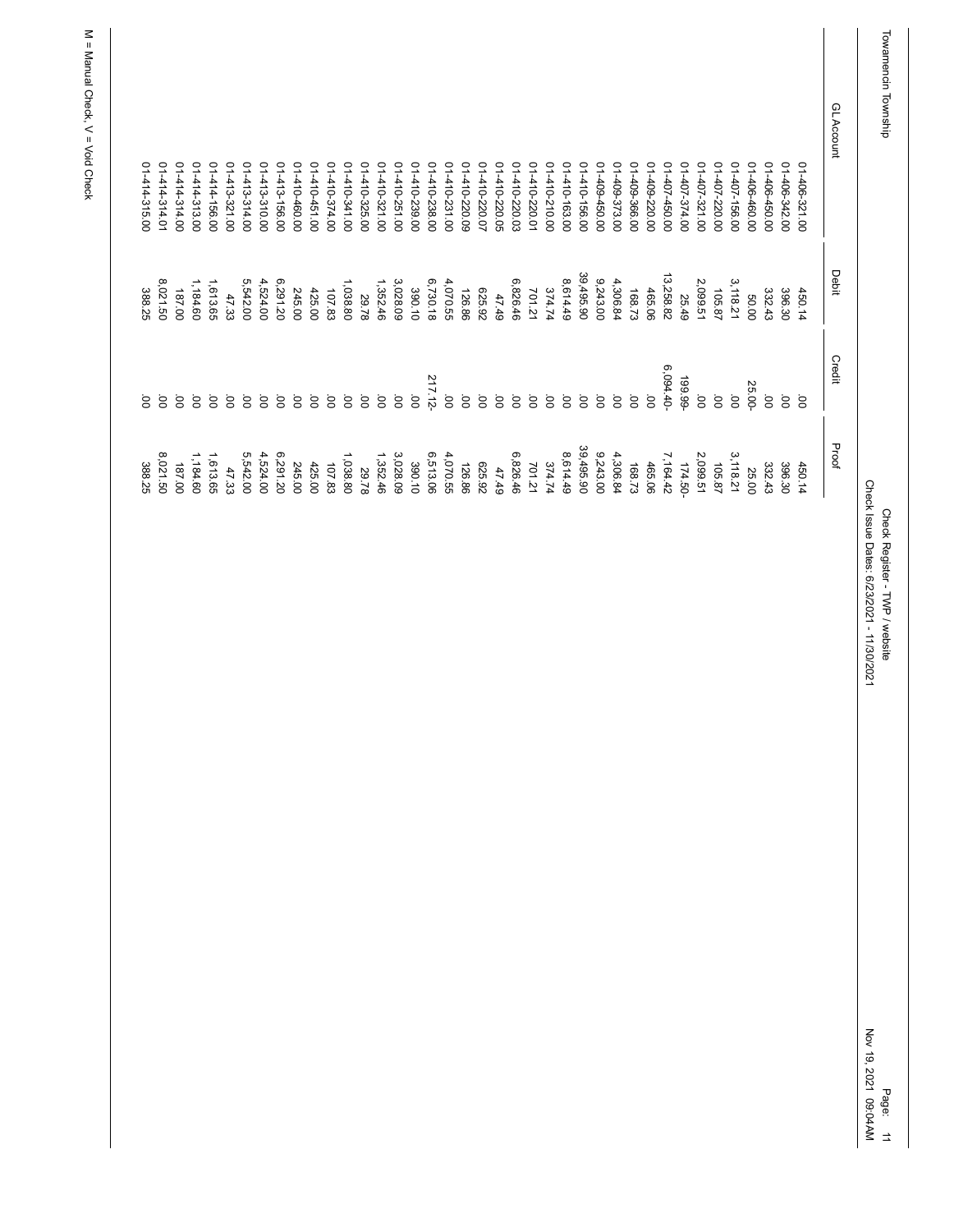| GL Account |                               | <b>Debit</b>       | Credit         | Proof              |
|------------|-------------------------------|--------------------|----------------|--------------------|
|            | 01414-451.00                  | 65.64              | ä              | 65.64              |
|            | 01419450.00                   | 51.15              | ġ              | 51.15              |
|            | 01-430-156.00                 | 13,947.26          | ġ              | 13,947.26          |
|            | 014430-220.00                 | 565.88             | ö              | 565.88             |
|            | 014430-232.00                 | 3,989.73           | ö              | 3,989.73           |
|            | 01-430-321.00                 | 741.21             | ġ              | 741.21             |
|            | 01-430-361.00                 | 631.98             | ġ              | 631.98             |
|            | 01430-366.00                  | 32.70              | ġ              | 32.70              |
|            | 01-430-372.00                 | 335.40             | ö              | 335.40             |
|            | 01-430-450.00                 | 420.44             | ġ              | 420.44             |
|            | 01-430-460.00                 | 35.00              | ö              | 35.00              |
|            | 01-433-313.00                 | 6,468.82           | ö              | 6,468.82           |
|            | 014433-361.00                 | 781.33             | ġ              | 781.33             |
|            | 01-436-220.00                 | 700.00             | ö              | 700.00             |
|            | 01-436-313.00                 | 3,222.00           | `o             | 3,222.00           |
|            | 01473-100.00<br>01-437-374.00 | 2,775.65<br>693.00 | ö<br>ö         | 2,775.65<br>693.00 |
|            | 01-486-351.00                 | 3,468.30           | ġ              | 3,468.30           |
|            | 01-486-352.00                 | 24,278.10          | ġ              | 24,278.10          |
|            | 01-486-354.00                 | 25,032.50          | $\overline{O}$ | 25,032.50          |
|            | 03-145000.00                  | 435.15             | ġ              | 435.15             |
|            | 03-200200.00                  | ġ                  | 19,667.25      | 19,667.25-         |
|            | 03-411-351.00                 | 693.65             | ġ              | 693.65             |
|            | 03-411-352.00                 | 6,242.95           | ÖÖ.            | 6,242.95           |
|            | 03-411-530.00                 | 12,295.50          | ö              | 12,295.50          |
|            | 05-200200.00                  | ġ                  | 22,308.66-     | 22,308.66          |
|            | 05-367-750.02                 | 210.44             | S.             | 210.44             |
|            | 05-367-750.30                 | 5,065.16           | S.             | 5,065.16           |
|            | 05-367-750.38                 | 2,220.88           | S.             | 2,220.88           |
|            | 05-367-750.57                 | 450.00             | ö              | 450.00             |
|            | 05-367-750.58                 | 57.50              | ö              | 57.50              |
|            | 05-367-750.99                 | 427.44             | S.             | 427.44             |
|            | 05-367-760.00                 | 80.00              | ö              | 80.00              |
|            | 05-454-156.00                 | 4,632.72           | ö              | 4,632.72           |
|            | 05-454-321.00                 | 662.95             | ö              | 662.95             |
|            | 05-454-361.00                 | 178.45             | ġ              | 178.45             |
|            | 05-454-366.00                 | 463.27             | ġ              | 463.27             |
|            | 05-454-373.00                 | 5,652.35           | ö              | 5,652.35           |
|            | 05-454-450.00                 | 2,207.50           | ġ              | 2,207.50           |
|            | 06-200200.00                  | ġ                  | 2,818.53       | 2,818.53-          |
|            |                               |                    |                |                    |

Check Register - TWP / website<br>Check Issue Dates: 6/23/2021 - 11/30/2021 Check Issue Dates: 6/23/2021 - 11/30/2021 Check Register - TWP / website

Page: 12<br>Nov 19, 2021 09:04AM Nov 19, 2021 09:04AM

Page: 12

Towamencin Township Towamencin Township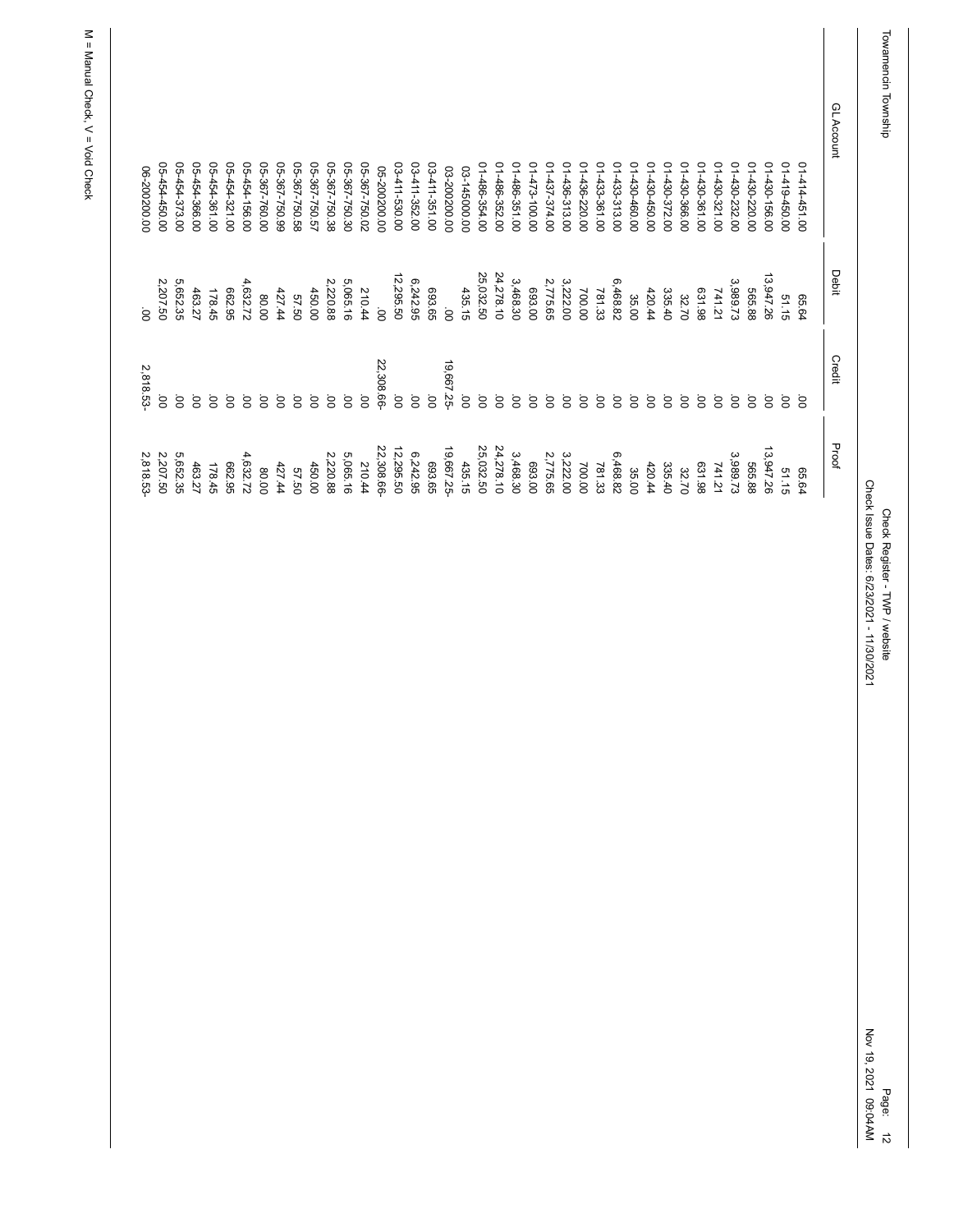| 91-248104.09 | 91-248104.05 | 01-248104.04 | 01-248104.03 | 20'6018104.02  | 91-248103.94 | 91-248103.88 | 91-248103.82 | 1-248103.81 | 91-248103.68 | 91-248103.61 | 91-248103.43 | 91-248103.36 | 02'548103.20 | 91-248102.91 | 00'002002-16 | 30-438-721.03   | 30-409-760.00 | 30-409-730.00  | 30-409-723.00  | 30-409-722.01 | 30-409-722.00 | 30-391-100.00   | 30-354-020.02 | 30-200200.00 | 18-454-118.00   | 18-454-101.00   | 18-200200.00 | 09-429-675.00  | 00-429-670.00  | 09-429-313.00  | 09-200200.00   | 08-429-313.00  | 08-406-314.00  | 08-200200.00   | 07-455-450.00  | 07-455-373.00  | 07-455-361.00 | 07-200200.00 | 06-452-361.00  | GL Account |
|--------------|--------------|--------------|--------------|----------------|--------------|--------------|--------------|-------------|--------------|--------------|--------------|--------------|--------------|--------------|--------------|-----------------|---------------|----------------|----------------|---------------|---------------|-----------------|---------------|--------------|-----------------|-----------------|--------------|----------------|----------------|----------------|----------------|----------------|----------------|----------------|----------------|----------------|---------------|--------------|----------------|------------|
| 729.00       | 512.10       | 26.00        | 100.00       | 440.55         | 171.25       | 4,936.53     | 00' 49       | 455.50      | 3,263.91     | 00'129       | 1,390.92     | 296.10       | 1,368.00     | 01.40        | ġ            | 208,009.92      | 17,765.00     | 92,619.70      | 58.50          | 15,585.09     | 263.00        | 204.46          | 232.50        | 528.60       | 1,834.00        | 4,610.00        | ġ            | 5,075.00       | 7,051.35       | 1,907.50       | $\overline{8}$ | 105.70         | 442.00         | $\overline{8}$ | 2,127.51       | 3,681.28       | 14.14         | ġ            | 2,818.53       | Debit      |
| g            | ġ            | ö            | ġ            | $\overline{O}$ | ä            | ġ            | ġ            | Ö.          | ġ            | ġ            | ö            | S.           | `oo          | ġ            | 18,615.83-   | $\overline{00}$ | ġ             | $\overline{0}$ | $\overline{0}$ | 528.60-       | Ö             | $\overline{0}0$ | ġ             | 334,738.17-  | $\overline{0}0$ | $\overline{0}0$ | 6,444.00     | $\overline{0}$ | $\overline{0}$ | $\overline{0}$ | 14,033.85-     | $\overline{S}$ | $\overline{0}$ | 547.70-        | $\overline{0}$ | $\overline{0}$ | ġ             | 5,822.93     | $\overline{0}$ | Credit     |
| 729.00       | 512.10       | 26.00        | 100.00       | 440.55         | 171.25       | 4,936.53     | 00' 49       | 455.50      | 3,263.91     | 00'129       | 1,390.92     | 296.10       | 1,368.00     | 01.40        | 18,615.83-   | 208,009.92      | 17,765.00     | 92,619.70      | 58.50          | 15,056.49     | 263.00        | 204.46          | 232.50        | 334,209.57-  | 1,834.00        | 4,610.00        | $6,444.00 -$ | 5,075.00       | 7,051.35       | 1,907.50       | 14,033.85-     | 105.70         | 442.00         | 547.70         | 2,127.51       | 3,681.28       | 14.14         | 5,822.93-    | 2,818.53       | Proof      |

Check Register - TWP / website<br>Check Issue Dates: 6/23/2021 - 11/30/2021 Check Issue Dates: 6/23/2021 - 11/30/2021 Check Register - TWP / website

Page: 13<br>Nov 19, 2021 09:04AM Nov 19, 2021 09:04AM Page: 13

Towamencin Township Towamencin Township